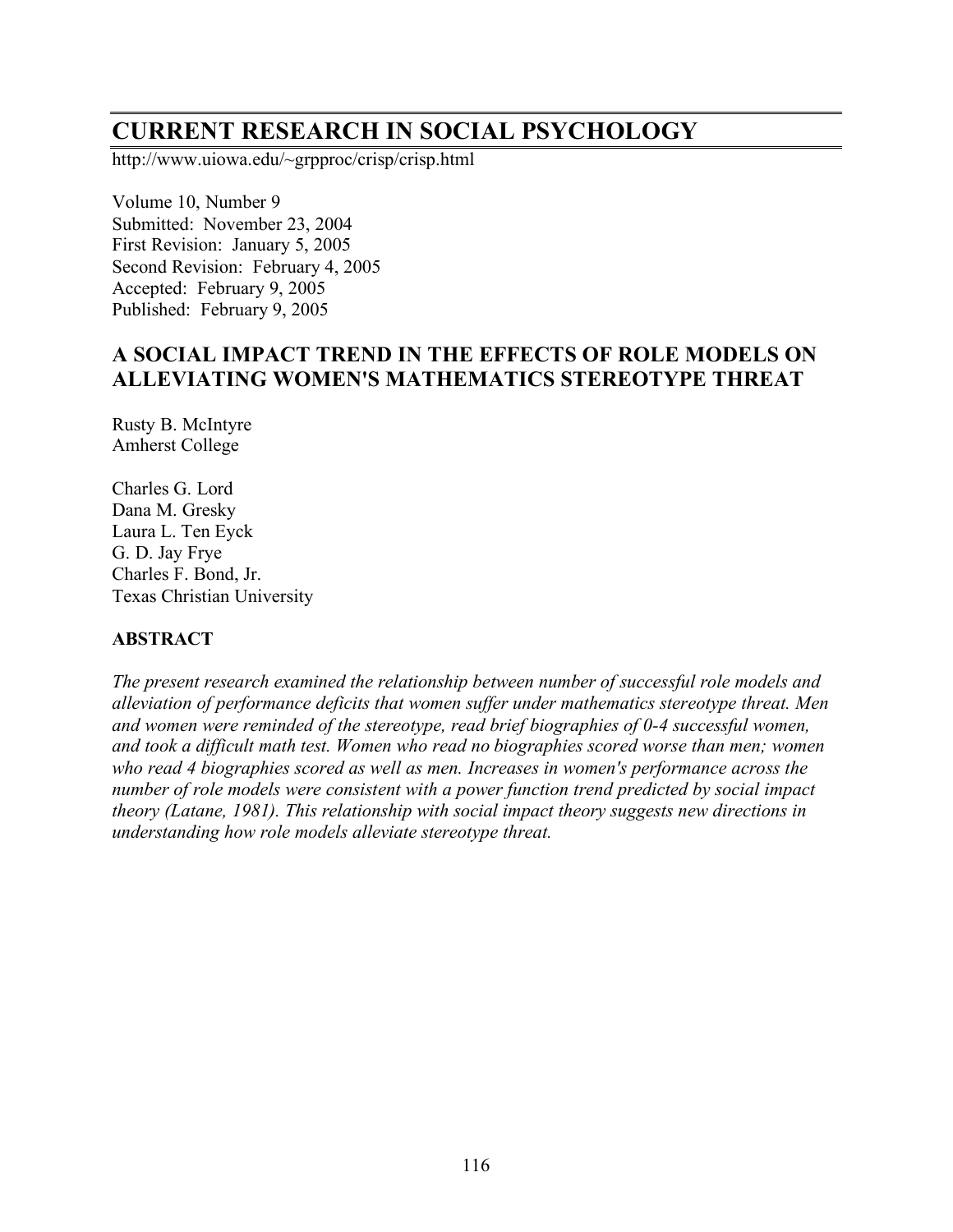### **INTRODUCTION**

Stereotype threat has been defined as "the social-psychological threat that arises when one is in a situation or doing something for which a negative stereotype about one's group applies" (Steele, 1997, p. 614). When a situation creates stereotype threat, members of the negatively stereotyped group perform poorly relative to their actual level of competence (Steele, 1997, 1998). Performance deficits from stereotype threat have been found for African-Americans on verbal tests (Steele & Aronson, 1995), people of lower income on verbal tests (Croizet & Claire, 1998), Latino students on spatial ability tasks (Gonzales, Blanton, & Williams, 2002), athletes on sports-related tasks (Stone, Lynch, Sjomeling, & Darley, 1999), and women on mathematics tests (Inzlicht & Ben-Zeev, 2000; Keller & Dauenheimer, 2003; Quinn & Spencer, 2001; Schmader, Johns, & Barquissau, 2004; Spencer, Steele, & Quinn, 1999).

Researchers have discovered techniques that effectively alleviate the performance deficits associated with stereotype threat. These techniques include lessening the importance of the task (Croizet  $\&$  Claire, 1998; Steele & Aronson, 1995), reducing the salience of the stereotype (Spencer et al., 1999), providing excuses for poor performance (Brown & Josephs, 1999; Stone, et al., 1999), claiming the test is not susceptible to the stereotype (Walsh, Hickey, & Duffy, 1999), altering ability conceptions from static to fluid (Aronson, Fried, & Good, 2002), and presenting people with successful role models from their own group (Marx & Roman, 2002; McIntyre, Paulson, & Lord, 2003).

Using successful role models to alleviate women's mathematics stereotype threat, Marx and Roman (2002, Study 1) had the experimenter, who was either a man or a woman, give a difficult math test to college men and women. The experimenter claimed to have written the test, and thus to be highly competent in math. When a man created and administered the test women scored worse than men, but when a woman created and administered the test they scored as well as men and significantly better than women taking the test for a man. In a second experiment (Marx & Roman, 2002), women scored worse than men when a woman of relatively low math competence was the experimenter, but scored significantly better (and as well as men) when a woman of relatively high math competence was the experimenter, even though the "experimenter" was someone they only read about and was not physically present. Marx and Roman (2002) thus showed that one role model who was competent in the relevant domain could alleviate the performance deficits that usually affect the members of stereotyped groups when they are in a situation that induces stereotype threat.

McIntyre, Paulson, and Lord (2003, Study 2) demonstrated similar role model effects by having participants read biographical essays of fictitious successful women immediately before taking a difficult math test. A male experimenter told students that they would be participating in two unrelated experiments: one to develop stimulus materials for subsequent research, and the other to help standardize items for the math section of the Graduate Record Examination (GRE). To insure that all participants were aware of and had recently been reminded of the stereotype that women do not perform as well as men on math tests, the experimenter stated the stereotype explicitly. Then he had the students read and critique either four brief biographies of a highly successful woman architect, lawyer, physician, and inventor; or four very similar essays, in which the same accomplishments were attributed to four corporations. He then left the room and a female experimenter, blind to condition, administered a difficult math test drawn from sample GRE items.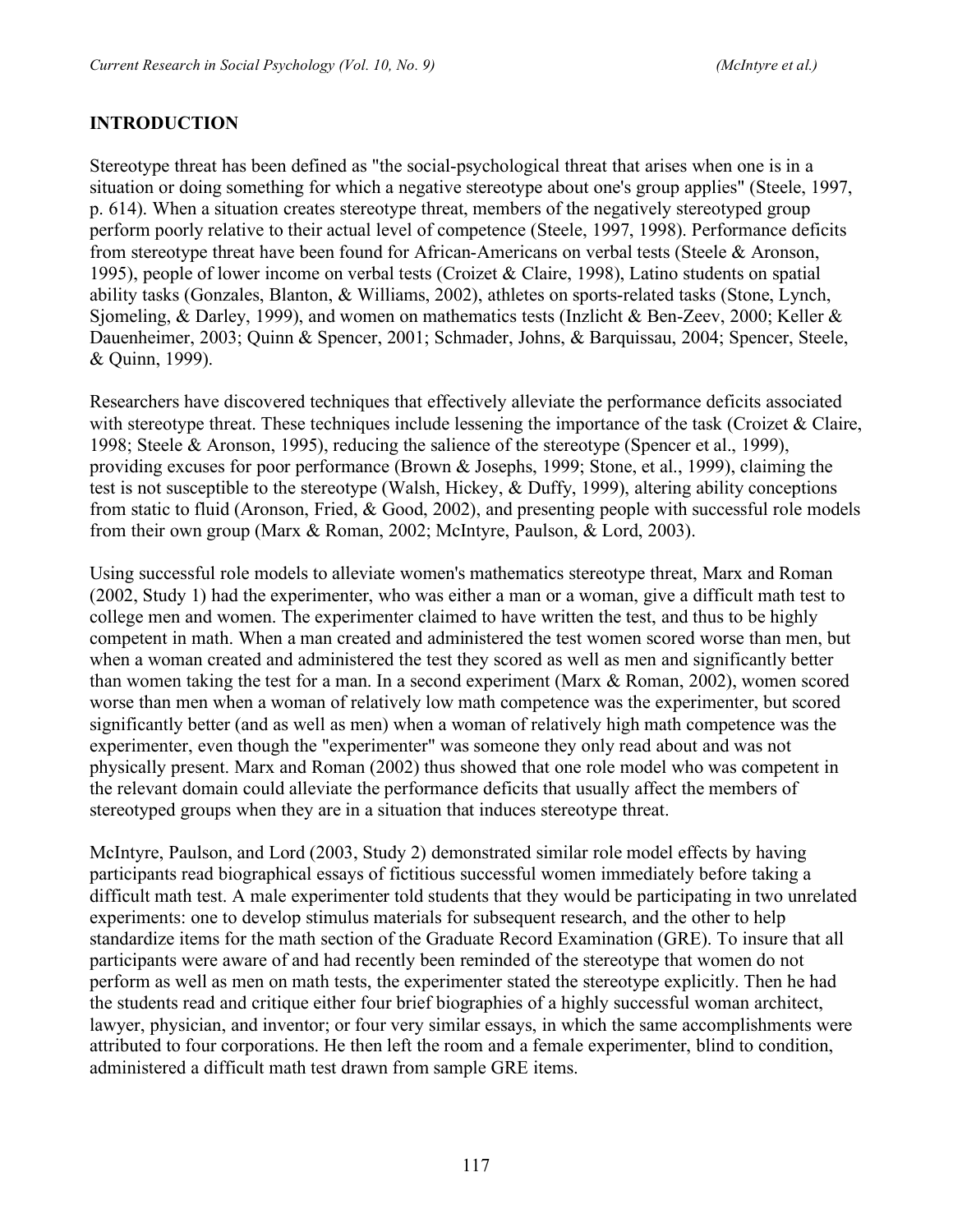As predicted on the math test, women scored worse than men in the no successful women role models condition, but scored significantly better (and as well as men) in the four successful women role models condition. McIntyre et al. (2003) noted that using role models to alleviate women's mathematics stereotype threat might depend on the domain in which the role models had succeeded and on mechanisms entirely different from other effective alleviation techniques such as downplaying the test's diagnostic importance (Croizet & Claire, 1998; Steele & Aronson, 1995), claiming that the test was impervious to the stereotype (Spencer et al., 1999), or providing an opportunity to misattribute arousal (Brown & Josephs, 1999). McIntyre et al. (2003) did not, however, address one important aspect of their procedure. They used four successful women biographies rather than some other number of successful women. With their two-condition procedure, it was impossible to examine the trend that might have occurred for alleviating women's performance deficits with different numbers of role models. At least three possible trends seem plausible: a counter-example trend, an additive trend, and a social impact trend. Each would cast the role model alleviation technique in a different light.

### **Counter-Example Trend**

Marx and Roman (2002) alleviated women's performance deficits under stereotype threat by using just one successful role model, a competent female experimenter. Perhaps McIntyre et al. (2003) did not need to provide women with four biographies of successful women. One biography might have been enough. Perhaps all it takes is one salient counter-example role model to undo the negative effects of stereotype threat. This "counter-example" hypothesis, however, fails to take into account several important differences between Marx and Roman's (2002) procedure and McIntyre et al.'s (2003) procedure. First, Marx and Roman's (2002) role model was presented as very successful in the exact domain (mathematics) that was the topic of the relevant stereotype, whereas McIntyre et al.'s (2003) role models were successful in professional careers that did not necessarily require high levels of math competence. Second, Marx and Roman's (2002) role model was physically present in Study 1, and phenomenologically present (participants expected to meet and interact with her after the test) in Study 2, whereas McIntyre et al.'s (2003) role models were complete strangers (described in a few paragraphs) that the participants would probably never meet. It may be more feasible for participants to use a personally relevant woman who excels at math to counter-argue the stereotype than to use just one story about a complete stranger who happened to be talented at architecture, brain surgery, or law as a counter-example. When it comes to reading biographies of successful but otherwise unknown members within one's own group as an antidote for stereotype threat, one exemplar might easily be dismissed as an exception (Lockwood & Kunda, 1999), and it may take some larger number of such role models to have the desired alleviation effect. By including conditions with 0-4 role models, as was done in the present experiment, one can test the possibility of a counter-example trend, in which any one role model improves women's performance under stereotype threat, and additional role models do not add to the improvement.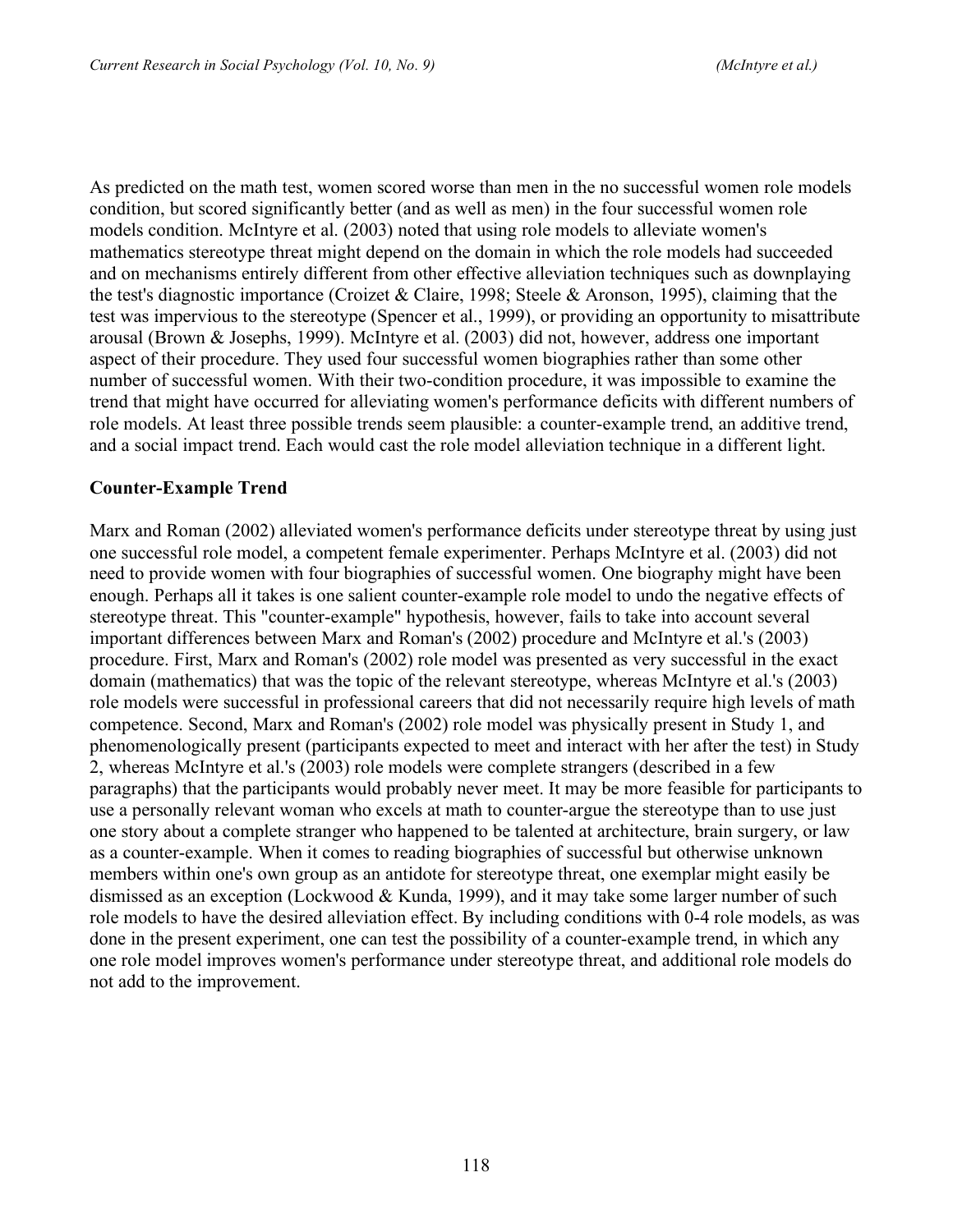#### **Additive Trend**

Furthermore, it is impossible from McIntyre et al.'s (2003) results to know which part of their intervention caused the alleviation effects that they reported. Not only might it not have been necessary to use four role models, but their procedure left open the possibility that their alleviation effects were caused by a specific one of their fictitious biographies, and not by any of the other three. The domain of a role model's specific success might be so important that only certain types of success alleviate the performance deficits associated with stereotype threat. Women participants in McIntyre et al.'s (2003) study might have perceived, for instance, that successful architects must have extremely high spatial ability, which is known to be correlated with competence at math. Reading about that one successful woman architect might have been enough to dispel any negative effects of the stereotype, and reading about the successful physician, lawyer, and inventor might have added nothing of any importance. With McIntyre et al.'s (2003) procedure, all participants read about all four role models, so it was impossible to detect whether one was more effective than the others. In short, McIntyre et al. (2003) assumed that it was necessary to use four successful role models from four different professions to alleviate women's math performance deficits under stereotype threat, and that the biographies that they used had a cumulative and additive effect, but their procedure left open alternative explanations that would result in different types of advice to prospective test-takers.

The present experiment tested for an additive trend by varying the number of successful role models, of the type used by McIntyre et al. (2003), from 0 to 4. If a particular one of the role models was alone responsible for improving women's test performance under stereotype threat, then we would see high variance of scores in the 1 biography condition, and a straight linear trend in performance across conditions. With random assignment, each specific biography (e.g., the architect) would have a .25 probability of being included in the 1 biography condition, .5 with 2 biographies, .75 with 3, and 1.0 with 4. Thus if either one specific biography was producing the alleviation, or each additional biography added the same amount of alleviation to the cumulative effect, then we would observe a straight linear pattern of women's test score means, in which, for instance, 4 biographies work twice as well as 2

#### **Social Impact Trend**

In the present experiment, however, we predicted a third possible pattern of means for women's performance under stereotype threat, consistent with other sources of social influence, as described by social impact theory (Latane, 1981). Steele (1997, 1998) has consistently described stereotype threat as exerting a psychological pressure or burden on members of the stereotyped group, a pressure that may be similar to the force fields described by Lewin (1943), Stevens (1975), and others. In social impact theory, stereotype threat can be seen as a source of psychological impact that can impinge on a target person or on several target persons. Role models may serve in part as a psychological cohort of other targets. When the source tries to influence several targets rather than just one, according to social impact theory (Latane, 1981), its influence on any one target is reduced in a power function, by an exponent (less than 1) of the number of targets. A social impact prediction for using 0-4 role models in McIntyre et al.'s (2003) alleviation technique, then, would be that stereotype threat would diminish, and performance would increase, less with each additional target, a data pattern different from either a counter-example trend or an additive trend. A social impact trend would also carry with it interesting theoretical implications for understanding how role models alleviate performance deficits under stereotype threat.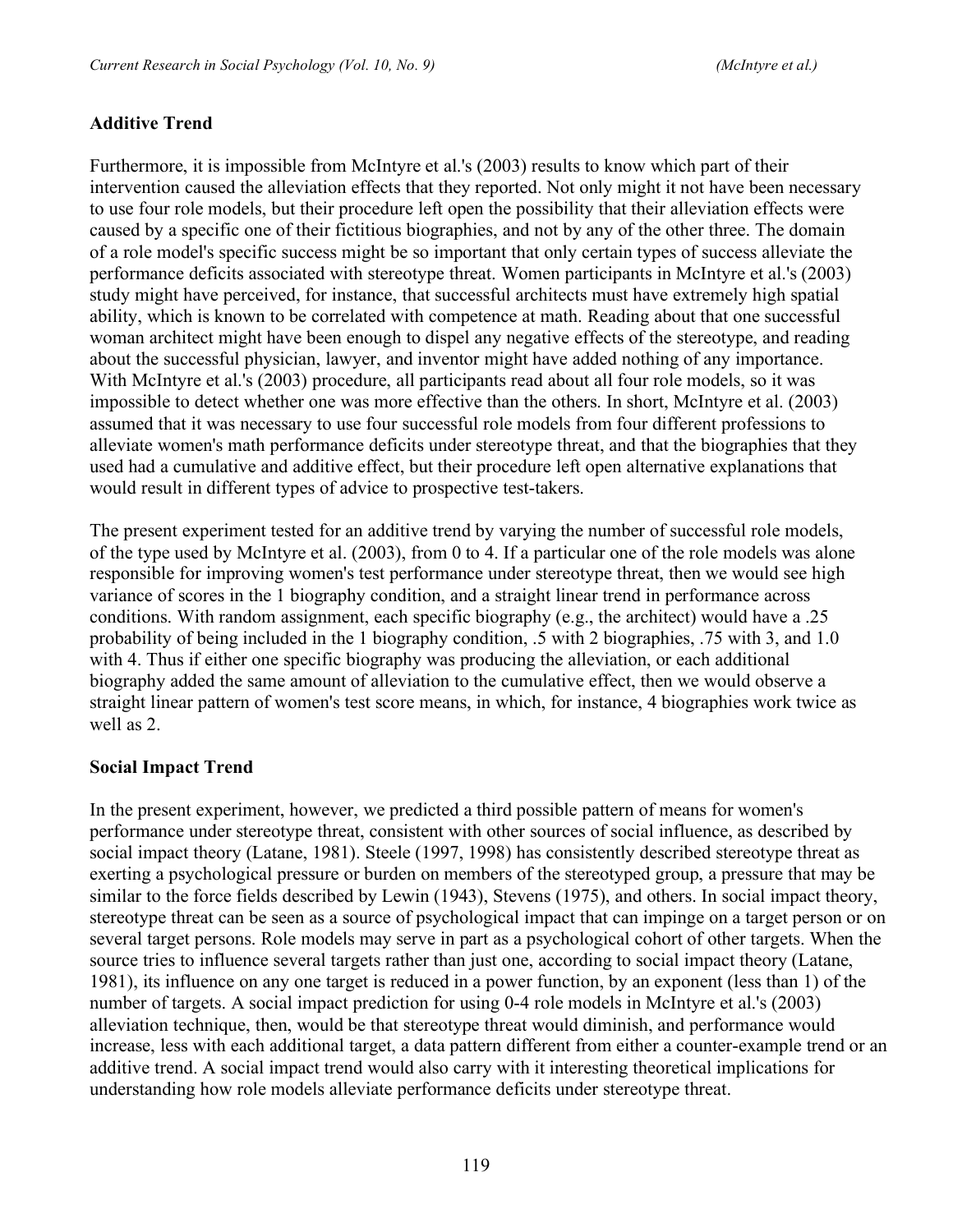#### **METHOD**

#### **Participants**

Two hundred ninety-five college students (209 women and 86 men) participated for course credit, in mixed-sex groups.

#### **Procedure**

The procedure and materials were almost identical to those used by McIntyre et al. (2003, Study 2). All materials are included in appendices (Appendix D, containing the GRE items is available only in the PDF version of this paper). The first experimenter informed participants that they would be participating in two separate studies: one to develop stimulus materials for future experiments, and another to standardize quantitative GRE items. To be sure that the relevant stereotype had been recently activated for all participants the experimenter explicitly mentioned the stereotype that women perform worse than men on math tests (see Smith & White, 2002; Spencer et al., 1999).

The first experimenter then asked participants to read and critique brief essays that would be used as stimulus materials in future studies. The essays were supposedly abstracted from such popular publications as "Entrepreneur" or "Who's Who." Participants were randomly assigned to one of five conditions. Participants in the 0 successful women condition read the 4 corporation essays that McIntyre and his colleagues (2003, Experiment 2) had used as an appropriate control condition because it involved the same processing time and concepts as in the experimental conditions, but with no mention of successful women. In the four experimental conditions participants read a randomly selected 1, 2, 3, or 4 of McIntyre et al.'s (2003) successful women essays. When they read fewer than four, the relevant essays (about a successful woman architect, lawyer, doctor, or inventor) were randomly assigned.

A woman experimenter, who had no knowledge of how many biographical essays participants had received, then entered to conduct her "unrelated" study. Under the guise of helping to develop and standardize new questions for the GRE, she administered a mathematics test that consisted of 34 difficult quantitative items from sample GRE tests. Difficult questions were used because previous research indicated that women's mathematics stereotype threat interferes with performance primarily on difficult items (Spencer et al., 1999). The experimenter read aloud the usual test instructions that strongly advised against guessing or skipping items. She then gave participants 20 minutes to complete the test. She did not claim to have written the items or to have any special math competence. To the extent that a woman test administrator might have facilitated participant women's performance, it would have done so equally in all conditions. After taking the test, all participants rated their perceptions of the extent that reading the biographical essays led them to conclude that women could do well at mathematics and made them think that they could do well at mathematics (both on scales from  $0 =$  not at all to  $9 =$  very much). This measure was presented as part of a progressive debriefing, in which no participant guessed that reading the biographies was intended to change his or her test scores.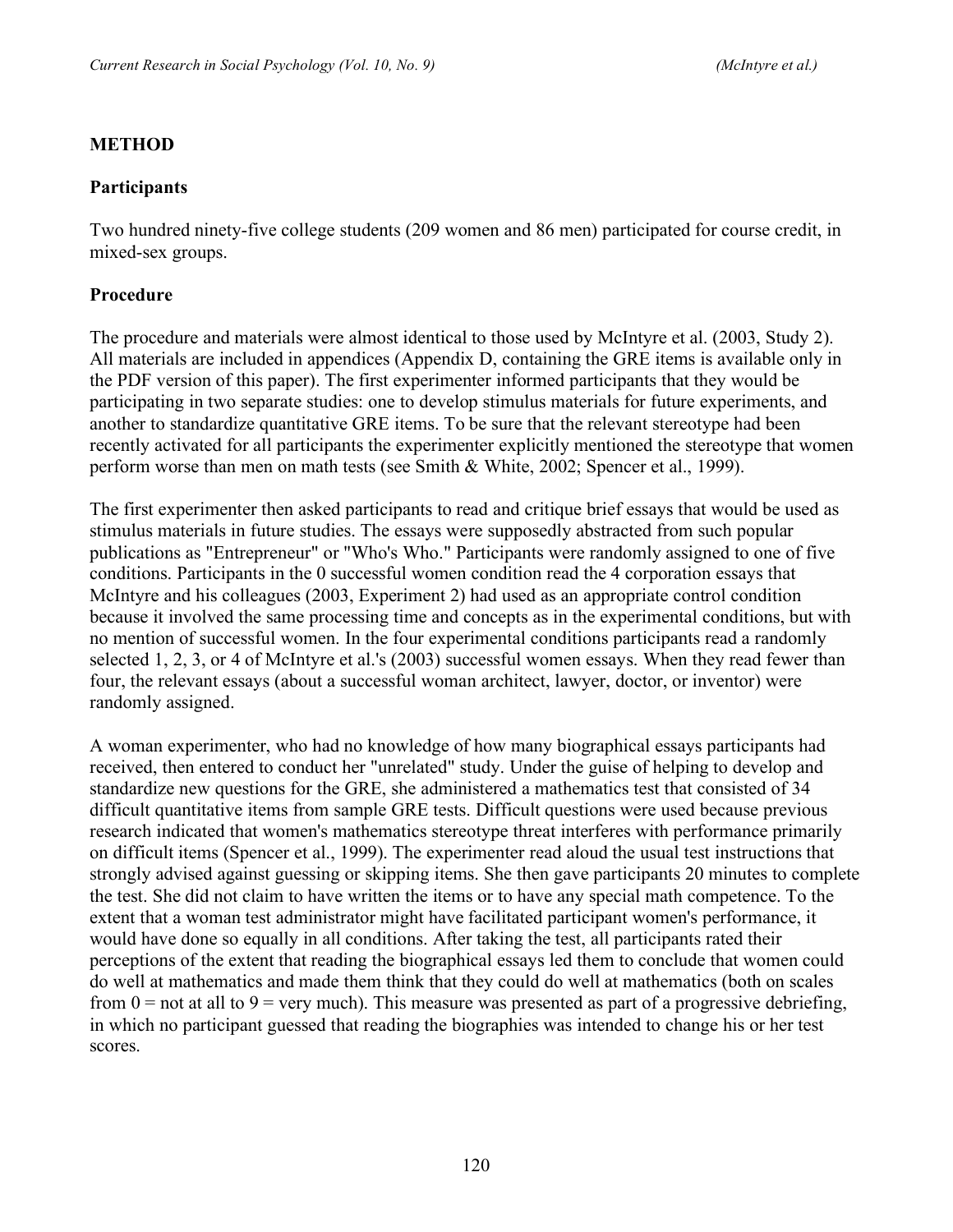### **RESULTS**

Table 1 shows the mean percentage of attempted items correct for men and women in each of the five experimental conditions. The primary goal of the present experiment was to examine performance trends for women across these five conditions (0, 1, 2, 3, and 4 role models). Before examining the women's performance trends across conditions, however, consider first the observed differences between men and women within the five conditions. As can be seen in Table 1, the first (0 biographies) column of means shows that when both men and women were reminded of the stereotype prior to the math test and read no biographies of successful women (i.e., read only biographies of successful corporations), women scored .78 standard deviations worse than men,  $F(1, 59) = 8.26$ ,  $p = .006$ , replicating McIntyre et al.'s (2003) results. The difference in the 0 biographies condition may be taken as a manipulation check, showing that reminding participants of the stereotype had the intended effect of placing women under stereotype threat sufficient to impair their performance, relative to men's. Without this difference in the 0 biographies condition, there would be no performance impairment to alleviate, so attempts to do so by providing role models would be unnecessary.

|       | $P1$ applies of succession |                            |         |         |         |         |  |
|-------|----------------------------|----------------------------|---------|---------|---------|---------|--|
|       |                            | Number of Biographies Read |         |         |         |         |  |
|       |                            | $\theta$                   |         |         | 3       | 4       |  |
| Men   |                            |                            |         |         |         |         |  |
|       | % Correct                  | 57.99                      | 59.63   | 59.06   | 57.41   | 59.40   |  |
|       | (SD)                       | (16.13)                    | (12.50) | (17.53) | (17.28) | (14.60) |  |
|       | $\mathbf n$                | 17                         | 16      | 20      |         | 16      |  |
| Women |                            |                            |         |         |         |         |  |
|       | $\%$ Correct               | 47.12                      | 52.83   | 56.26   | 60.22   | 61.67   |  |
|       | (SD)                       | (11.99)                    | (14.86) | (17.48) | (16.06) | (13.36) |  |
|       | n                          | 44                         | 45      | 42      | 41      | 37      |  |

| Table 1: Mean Percentage of Attempted Items Correct for Men and Women Who Read 0-4 |  |
|------------------------------------------------------------------------------------|--|
| <b>Biographies of Successful Women.</b>                                            |  |

When men and women were both reminded of the stereotype and read a randomly selected 1 biography of a successful woman, women scored .47 standard deviations worse than men,  $F(1, 59) = 2.64$ ,  $p =$ .110. With 2 biographies, women scored .16 standard deviations worse than men,  $F(1, 60) = .35$ , p = .559. With 3 biographies, women scored .17 standard deviations better than men,  $F(1, 56) = .35$ , p = .555. Finally, with 4 biographies of successful women, women scored .17 standard deviations better than men,  $F(1, 51) = .31$ ,  $p = .583$ . The first (0) and last (4) columns, which represent the only two conditions in McIntyre et al.'s (2003) experimental design, produced a pattern of performance means very similar to those found by McIntyre et al. (2003), and suggest a similar conclusion to theirs. When women are reminded of the stereotype and given no information about successful role models, they perform poorly relative to men, but when they are given information about 4 successful women role models, that performance deficit is alleviated. It is important to note also that the 0 biographies condition did not produce especially high variance among women's math scores, as would have happened had only one particular biography (e.g., that of the architect) been responsible for McIntyre et al.'s (2003) reported effects. The novel contribution of the present experiment, however, rests in including the intermediate conditions (1, 2, and 3 role models) necessary to test performance trends for women across 0-4 role models.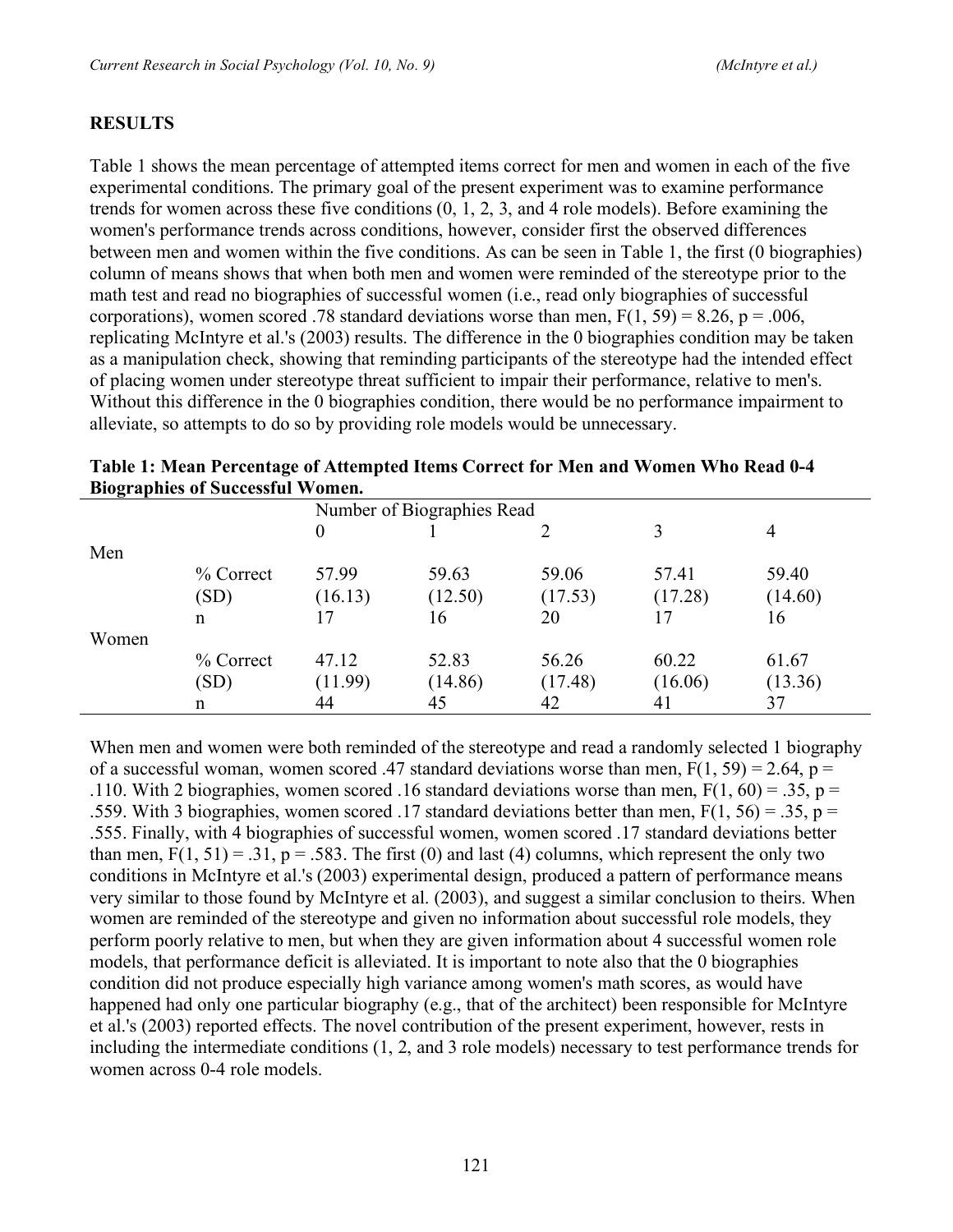The present experiment made no predictions about men's performance, because the men had no reason to perceive any stereotype threat. To assess trends in women's performance across the 5 conditions, we used the least-squares criterion to predict the women's mean percent correct on the math test (Y) from the number of biographies read  $(X)$  with: 1) a counter-example model, 2) an additive (linear) model, and 3) a social impact power model. The resulting equations were:

1) Y = 47.12 + 14.55 D; 2) Y = 48.32 + 3.65 X; and 3) Y = 47.02 ((X+1) exp .17); where D = 0 when number of biographies = 0; otherwise  $D = 1$ ; exp = exponent.

From each equation, we noted the mean percentage correct predicted in each of the 5 conditions. Those predicted means are shown in Table 2, along with the observed means for women's percent correct on the math test. The F, p, and  $ES(r)$  columns, respectively, show the F test that the row of predicted values matched the observed values, the probability level, and the effect size (ES) as a Pearson product-moment correlation coefficient between predicted and observed values. As can be seen, the means predicted from a social impact power curve, in which each additional role model adds to the performance alleviation, but to a lesser degree, fit the women's mean percent correct scores extremely well ( $r = .997$ ).

By examining the observed and predicted rows of Table 2, readers can see that reading about just one successful role model did not have an especially large increase in performance followed by no increase after that, as would be predicted if one salient counter-example were sufficient to alleviate women's performance deficits under stereotype threat. Nor was the best fit to the data a straight linear increase in performance with increasing number of role models, as would be predicted if one of the role models were the only potent exemplar, or each additional role model exerted the same impact. Instead, the effect of additional role models increased until 3-4, and then leveled off, just as has been found in previous research described by the social impact power function (Latane, 1981). The fit to an exact power function was not perfect, but a power function consistent with Latane's (1981) descriptions provided the most compelling fit to the means, consistent with the idea that successful women role models exert social impact on women's mathematics performance under stereotype threat.

| <u>of this called mixels for a silicit substituative climat stervolepe throam</u> |                      |                            |                               |       |                   |       |        |       |       |
|-----------------------------------------------------------------------------------|----------------------|----------------------------|-------------------------------|-------|-------------------|-------|--------|-------|-------|
|                                                                                   |                      | Number of Biographies Read |                               |       |                   |       |        |       |       |
|                                                                                   |                      | $\overline{0}$             |                               | 2     | 3                 | 4     | F(1,3) | p     | ES(r) |
| Predicted                                                                         |                      |                            |                               |       |                   |       |        |       |       |
|                                                                                   | Counter-<br>Example  |                            | 47.12 61.67 61.67 61.67 61.67 |       |                   |       | 6.66   | .08   | .808  |
|                                                                                   | Additive<br>(Linear) |                            | 48.32 51.97 55.62 59.27 62.92 |       |                   |       | 79.03  | .003  | .982  |
|                                                                                   | Social-<br>Impact    | 47.02                      | 52.92                         |       | 56.71 59.56 61.87 |       | 695.96 | .0001 | .997  |
| Observed                                                                          |                      | 47 12                      | 52.83                         | 56.26 | 60.22             | 61.67 |        |       |       |

### **Table 2. Means Predicted from Counter-Example, Additive (Linear), and Social Impact Models of Alleviation Effects for Women's Performance Under Stereotype Threat.**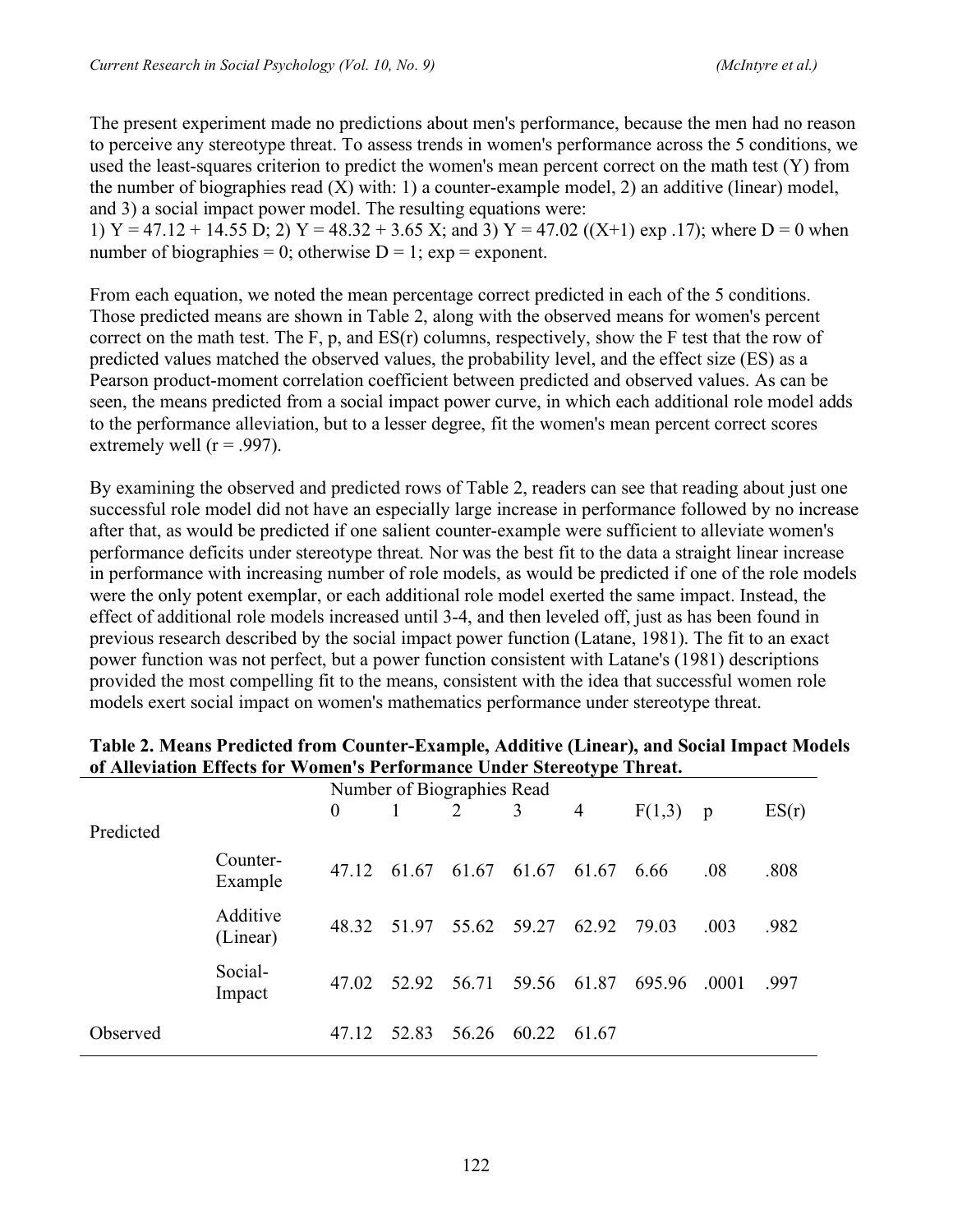Recall that participants were also asked, after the math test had ended, to rate the extent that reading the biographies led them to conclude that women (and they) could do well at math. These retrospective ratings were included as possible mediators of the math performance trends. The ratings, however, were highly skewed. More than one-quarter of both men and women participants reported that reading the biographies had no effect on their perceptions (0, on a 0-9 scale). The mean ratings are shown in Table 3. These means did not follow the same pattern as the test performance means, nor were the ratings highly correlated with test scores. In addition, the means did not increase monotonically, but decreased (for women, though not for men) with four rather than three biographies. It is unclear what might have caused this decrease, except to note that it differed from the pattern of math test performance means, which did increase monotonically as additional biographies were read. A reasonable conclusion to draw from this finding is that participants' retrospective ratings of the extent that they were affected by reading the biographies did not mediate the social impact trend of reading 0- 4 biographies on women's math performance.

| Led Farticipants to Conclude that Women (and They) Could Score Well at Math. |                   |          |                            |        |        |        |  |  |
|------------------------------------------------------------------------------|-------------------|----------|----------------------------|--------|--------|--------|--|--|
|                                                                              |                   |          | Number of Biographies Read |        |        |        |  |  |
|                                                                              |                   | $\theta$ |                            |        | 3      | 4      |  |  |
| Men                                                                          |                   |          |                            |        |        |        |  |  |
|                                                                              | Women can do well | 1.94     | 3.06                       | 4.15   | 3.59   | 4.38   |  |  |
|                                                                              | (SD)              | (2.77)   | (2.93)                     | (2.85) | (3.02) | 2.55)  |  |  |
|                                                                              | I can do well     | 2.44     | 2.19                       | 2.30   | 1.59   | 2.75   |  |  |
|                                                                              | (SD)              | (2.76)   | (2.71)                     | (3.10) | (2.37) | (2.44) |  |  |
| Women                                                                        |                   |          |                            |        |        |        |  |  |
|                                                                              | Women can do well | 2.00     | 3.85                       | 5.14   | 5.70   | 3.70   |  |  |
|                                                                              | (SD)              | (2.50)   | (2.81)                     | (2.89) | (2.62) | (2.61) |  |  |
|                                                                              | I can do well     | 1.86     | 3.63                       | 4.05   | 4.38   | 2.95   |  |  |
|                                                                              | (SD)              | (2.34)   | (2.57)                     | (2.96) | (2.38) | (2.22) |  |  |

### **Table 3. Participants' Mean Retrospective Ratings of the Extent that Reading the Biographies Led Participants to Conclude that Women (and They) Could Score Well at Math.**

### **DISCUSSION**

The primary goal of the present experiment was to answer the question "What trends occur in women's performance under stereotype threat with increasing number of successful women role models?" The answer to this question seemed important from both a theoretical and a practical perspective.

Based on the present research, each successive role model increases the alleviation by less than the previous one, with alleviation increasing by a power function of the number of successful role models. Men's performance on the math test did not differ across conditions. After being placed under explicit stereotype threat, however, women who read no biographies of successful women scored worse than men, women who read a biography of one successful woman scored a little better, women who read biographies of two successful women scored better than that, women who read biographies of three successful women scored better still (and as well as men), and reading a fourth biography added little compared to reading three. Although we did not include groups of women who read about more than four successful role models, further performance improvements seem unlikely or negligible beyond three or four biographies.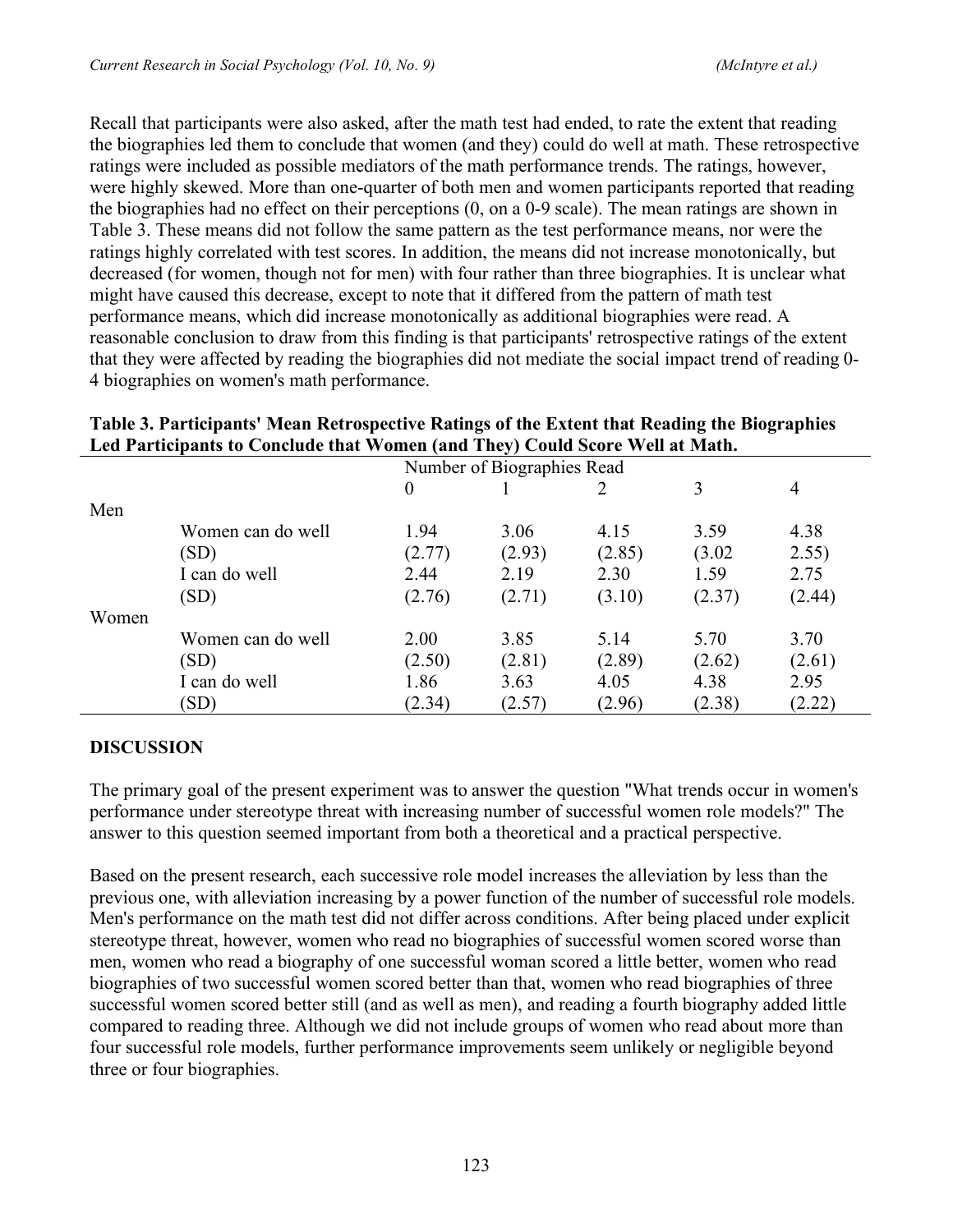These results matched a social impact model of how successful role models affect performance under stereotype threat better than they matched other plausible models. First, there was not a large increase in performance simply by reading about any one successful role model that could be used as a counterexample, followed by no further benefits from reading about two, three, or four potential counterexamples. Second, there was not the straight linear effect or large variance in the 1 biography condition that would be expected if a specific one of McIntyre et al.'s (2003) biographies had caused the entire effect and the others been nothing more than placebos, or if each additional biography contributed equally to the cumulative alleviation effect. Instead, women's mean performance on the math test followed approximately the type of power function described by social impact theory (Latane, 1981).

Admittedly, participants' retrospective ratings of the impact that reading the biographies had on their beliefs about women's (and their own) math ability (see Table 3) did not follow a social impact trend. The different pattern of means found on this retrospective measure might be dismissed as a bias in hindsight (Fischhoff, 1982) or as another case of participants failing to recognize the actual impact of a manipulation on their thoughts (Nisbett & Wilson, 1977). In addition, means on the more immediate and important measure of math test performance did follow a social impact trend across increasing numbers of biographies. Nonetheless, given the failure of these retrospective ratings to follow the same social impact trend as the math performance means, the following observations about applying social impact theory to future research on stereotype threat should be viewed with caution.

Latane (1981; Latane & Wolf, 1981) had previously reported this type of power function for sources of influence in social behaviors as diverse as conformity, imitation, embarrassment, bystander intervention, responding to requests for help, tipping in restaurants, stuttering, stage fright, and social loafing. This new finding, that the social impact curve offers an excellent description of the influence that successful role models have in alleviating women's mean performance under mathematics stereotype threat, adds to the phenomena described by social impact theory and invites renewed speculation as to what all these phenomena might have in common. Perhaps the nearest analogy to the present findings, albeit counterintuitive, occurs in research on social loafing (Karau, Williams, & Bourgeois, 1993).

Social loafing occurs when a task is distributed among many rather than few "workers," and each worker exerts less effort than had he or she been working alone. The social impact theory account of social loafing is that the pressure that one source (the task) exerts on each target (or worker) decreases in a power function of the number of targets. In the present experiment, stereotype threat might be conceptualized as a source of influence that impairs each woman's performance, so the more "company" a woman has, at least phenomenologically, the less impact the source of influence (the stereotype) has on her. The effect of role models on performance under stereotype threat might be similar to the effect of what Latane (1981) called "pseudogroups" (imagined others who are not physically present) on reducing the pressure that a situation exerts on an individual. The larger the number of imagined others who share the burden, the less the pressure on any one target person (Latane, Williams, & Harkins, 1979); perhaps because of perceived diffusion of responsibility or freedom from making a fool of oneself (Darley & Latane, 1968), which can occur even when the other people are only imagined (Garcia, Weaver, Moskowitz, & Darley, 2002).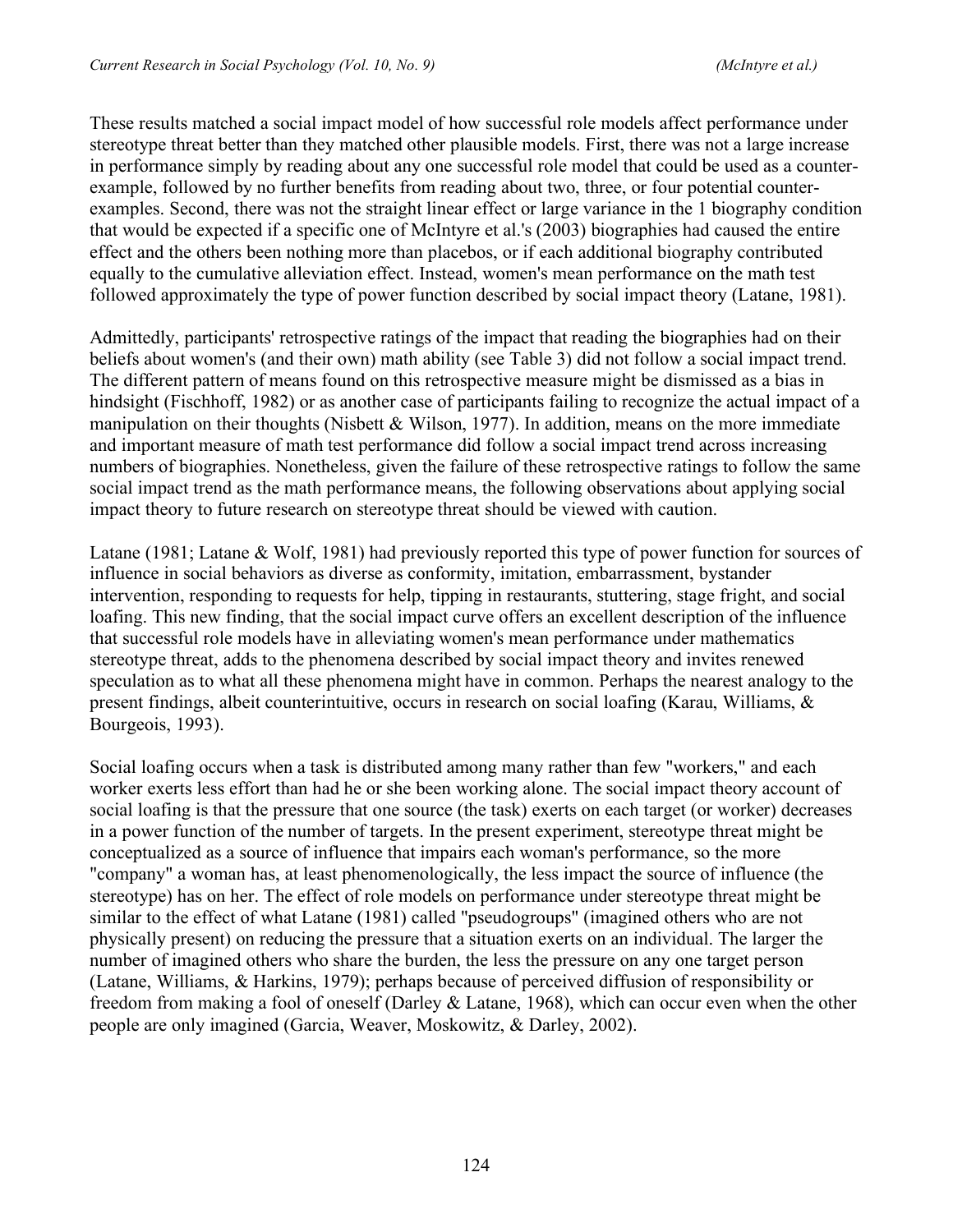Steele (1997; Steele, Spencer, & Aronson, 2002) has consistently portrayed stereotype threat as a situational pressure on members of the stereotyped group. When the stereotype is salient, they suffer both the usual anxiety that a testing situation would elicit and an additional burden of not wanting to embarrass both themselves and the group by performing poorly. It is this extra burden or additional pressure that impairs performance. In alleviating stereotype threat, then, the present results suggest that when women are under mathematics stereotype threat, a little social loafing, or at least being more relaxed about potential embarrassment to themselves and to the group, might improve performance.

Before drawing such a conclusion, one would want to replicate the present experiment's social impact curve with other groups and other stereotypes. One would need empirical evidence, for instance, that African Americans who are reminded of the stereotype (and are thus placed under stereotype threat) can significantly improve their performance on standardized tests of the type used by Steele and Aronson (1995), by reading about the accomplishments of three or four successful African American role models, and that the alleviation effect of successful African American role models increases in a power function of the number of role models. One would also want to know whether having 2, 3, or 4 female math mavens present in the experiment adds incrementally to the alleviation results reported by Marx and Roman (2003). It may be that the social impact trend applies only to reading biographies of successful women, and not to other types of role models, or to role models who are physically or psychologically present. One would also want to include questions about the extent to which participants felt that the role models falsified the stereotype itself, as a different type of potential mediator (Spencer, et al., 1999).

Integrating research on role model alleviation from stereotype threat with research on social impact theory, however, suggests several interesting new research directions. In social impact theory, for instance, the basic descriptive formula is that  $I = f(SIN)$ , or social impact (I) is a function of the strength (S), immediacy (I), and number (N) of either sources (in the case of several sources influencing one target) or targets (in the case of one source influencing several targets). In terms of social impact theory, the present experiment investigated the effects of varying the number of targets (or the number in a pseudogroup) on the impact that one source (the stereotype) has on a target (a woman participant). Taking a social impact theory perspective on role model alleviation of stereotype threat, then, suggests future studies that vary either the perceived strength or the perceived immediacy of the role models, or both. There are obviously many ways to operationalize "strength" and "immediacy," each of which may have different implications, but one very informative clue to possible results comes from Tesser's (1988) self-evaluation maintenance theory, which provides a solid theoretical framework and a history of empirical findings that suggest interesting predictions. From Tesser's (1988) theory, for instance, one might predict that psychologically distant role models (like the previously unknown architect, lawyer, doctor, and inventor in the present experiment, who were only read about) might increase performance under stereotype threat to the extent that they are perceived as strong, whereas psychologically close and immediate role models (like a roommate with whom one competes) might serve as relatively ineffective role models if their credentials are perceived as too strong and the domain is important to the individual (Tesser, & Campbell,1980).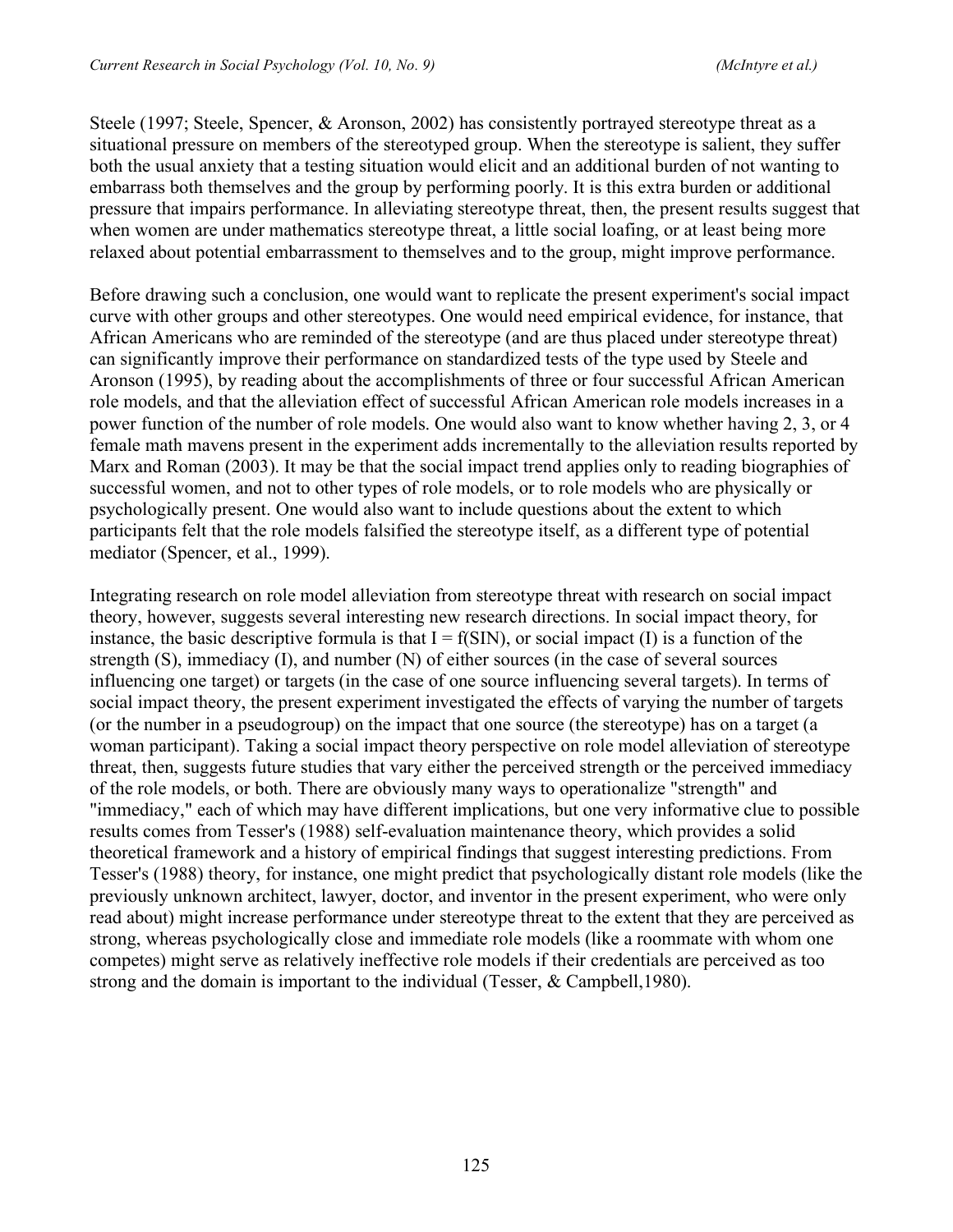Thinking about role models and stereotype threat alleviation in terms of social impact theory suggests also new research directions that embrace dynamic social impact theory (Latane, 2000; Latane & L'Herrou, 1996; Latane, Nowak, & Liu, 1994), which examines emergent products of dynamically interacting sources of social influence. Dynamic social impact theory has identified processes such as consolidation and clustering that emerge reliably from the cumulative give-and-take among several sources of influence across time. The present experiment examined performance at one point in time, but, just as stereotype threat can presumably have a cumulative impact on women's performance at and withdrawal from math-related tasks (Steele, 1997), so successful role models can presumably have a cumulative effect, especially when women who are made aware of such role models perform so well that they become role models themselves.

Until further studies examine strength, immediacy, number, their interactions and cumulative effects in greater depth, we can offer only tentative advice to members of negatively stereotyped groups when they approach a threatening situation such as an important standardized test. "The research is at best only preliminary," we might say, "but our initial results lead us to recommend that just before the test, you read three or four brief biographies of other members from your own group who have been successful. One biography probably won't have the full effect, but reading dozens of them is not necessary. Three or four will do."

### **REFERENCES**

Aronson, J., Fried, C. B., & Good, C. (2002). Reducing the effects of stereotype threat on African American college students by shaping theories of intelligence. Journal of Experimental Social Psychology, 38, 113-125.

Brown, R. P. & Josephs, R. A. (1999). A burden of proof: Stereotype relevance and gender differences in math performance. Journal of Personality and Social Psychology, 76, 246-257.

Croizet, J., & Claire, T. (1998). Extending the concept of stereotype threat to social class: The intellectual underperformance of students from low socioeconomic backgrounds. Personality and Social Psychology Bulletin, 6, 588-594.

Darley, J. M. & Latane, B. (1968). Bystander intervention in emergencies: Diffusion of responsibility. Journal of Personality & Social Psychology, 8, 377-383.

Fischhoff, B. (1982). For those condemned to study the past: Heuristics and biases in hindsight. In D. Kahneman, P. Slovic, & A. Tversky (Eds.), Judgment under uncertainty: Heuristics and biases (pp. 335-354). New York: Cambridge University Press.

Garcia, S. M., Weaver, K., Moskowitz, G. B., & Darley, J. M. (2002). Crowded minds: The implicit bystander effect. Journal of Personality and Social Psychology, 83, 843-853.

Gonzales, P. M., Blanton, H., & Williams, K. J. (2002). The effects of stereotype threat and double minority status on the test performance of women. Personality and Social Psychology Bulletin, 28, 659-670.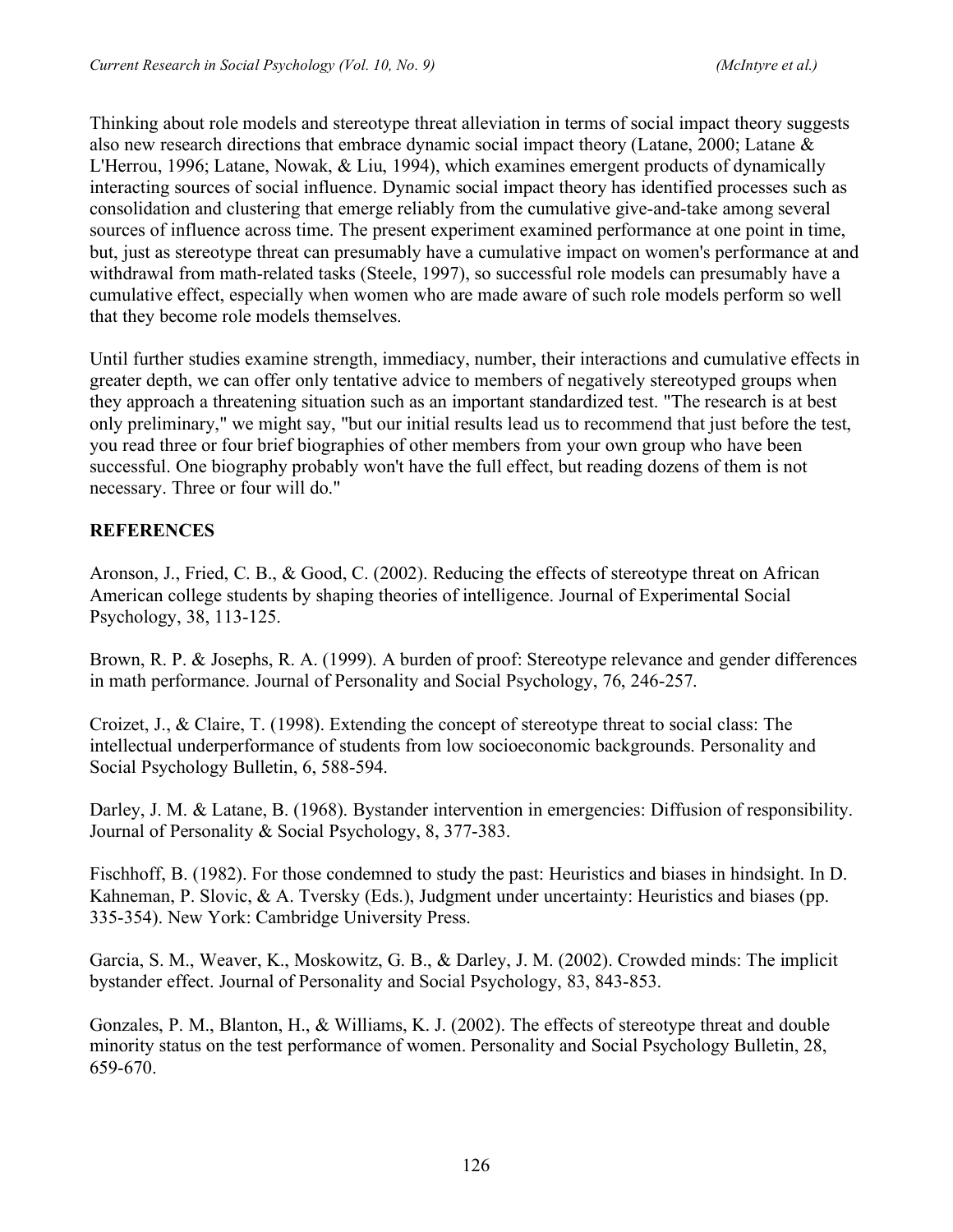Inzlicht, M. & Ben-Zeev, T. (2000). A threatening intellectual environment: Why females are susceptible to experiencing problem-solving deficits in the presence of males. Psychological Science, 11, 365-371.

Karau, S. J., Williams, K. D., & Bourgeois, M. J. (1993). Working on collective tasks: Social loafing and social compensation. In. M. A. Hogg & D. Abrams (Eds.), Group Motivation: Social psychological perspectives (pp 130-148). Hartfordshire England: Harvester Wheatscheaf.

Keller, J. & Dauenheimer, D. (2003). Stereotype threat in the classroom: Dejection mediates the disrupting effect on women's math performance. Personality and Social Psychology Bulletin, 29, 371- 381.

Latane, B. (1981). The psychology of social impact. American Psychologist, 36, 343-356.

Latane, B. (2000). Pressures to uniformity and the evolution of cultural norms: Modeling dynamic social impact. In D. R., Ilgen and C. L. Hulin (Eds.), Computational modeling of behavior in organizations. The third scientific discipline. (pp. 189-220). Washington, DC: American Psychological Association.

Latane, B. & L'Herrou, T. (1996). Spatial clustering in the conformity game: Dynamic social impact in electronic groups. Journal of Personality & Social Psychology, 70, 1218-1230.

Latane, B., Nowak, A., Liu, J. H. (1994). Measuring emergent social phenomena: Dynamism, polarization, and clustering as order parameters of social systems. Behavioral Science, 39, 1-24.

Latane, B., Williams, K., & Harkins, S. (1979). Many hands make light the work: The causes and consequences of social loafing. Journal of Personality and Social Psychology, 37, 822-832.

Latane, B. & Wolf, S. (1981). The social impact of majorities and minorities. Psychological Review, 88, 438-453.

Lewin, K. (1943). Defining the 'field at a given time.' Psychological Review, 50, 292-310.

Lockwood, P., & Kunda, Z. (1999). Outstanding role models: Do they inspire or demoralize us? In A. Tesser and R. B. Felson (Eds.), Psychological perspectives on self and identity. (pp. 147-171). Washington, DC: American Psychological Association.

Marx, D. M. & Roman, J. S. (2002). Female role models: Protecting women's math test performance. Personality and Social Psychology Bulletin, 28,1183-1193.

McIntyre, R. B., Paulson, R. M., & Lord, C. G. (2003). Alleviating women's mathematics stereotype threat through salience of group achievements. Journal of Experimental Social Psychology, 39, 83-90.

Nisbett, R. E., & Wilson, T. D. (1977). Telling more than we can know: Verbal reports on mental processes. Psychological Review, 84, 231-259.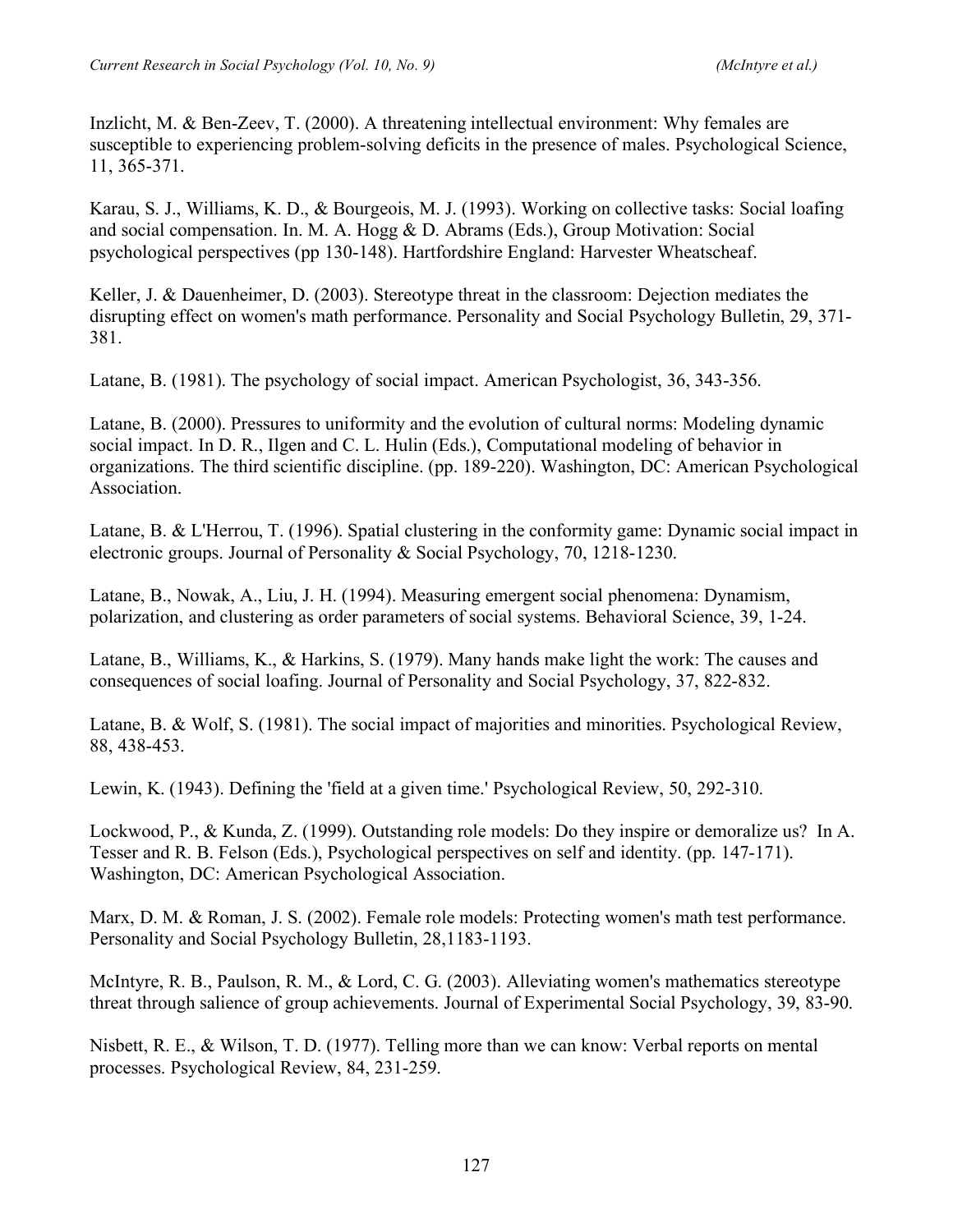Quinn, D. M. & Spencer, S. J. (2001). The interference of stereotype threat with women's generation of mathematical problem-solving strategies. Journal of Social Issues, 57, 55-71.

Schmader, T., Johns, M., & Barquissau, M. (2004). The costs of accepting gender differences: The role of stereotype endorsement in women's experience in the math domain. Sex Roles, 50, 835-850

Smith, J. L. & White, P. H. (2002). An examination of implicitly activated, explicitly activated, and nullified stereotypes on mathematical performance: It's not just a woman's issue. Sex Roles, 47,179- 191.

Spencer, S. J., Steele, C. M., & Quinn, D. M. (1999). Stereotype threat and women's math performance. Journal of Experimental Social Psychology, 35, 4-28.

Steele, C. M. (1997). A threat in the air: How stereotypes shape intellectual identity and performance. American Psychologist, 52, 613-629.

Steele, C. M. (1998). Stereotyping and its threat are real. American Psychologist, 53, 680-681.

Steele, C. M. & Aronson, J. (1995). Stereotype threat and the intellectual test performance of African Americans. Journal of Personality and Social Psychology, 69, 797-811.

Stele, C. M., Spencer, S. J., & Aronson, J. (2002). Contending with group image: They psychology of stereotype and social identity threat. In M. P. Zanna (Ed.), Advances in experimental social psychology. (Vol. 34, pp. 379-440). San Diego, CA: Academic Press.

Stevens, S. S. (1975). Psychophysics: Introduction to its perceptual and social prospects. New York: Wiley.

Stone, J., Lynch, C. I., Sjomeling, M., & Darley, J. M. (1999). Stereotype threat effects on black and white athletic performance. Journal of Personality and Social Psychology, 77, 1213-1227.

Tesser, A. (1988). Toward a self-evaluation maintenance model of social behavior. In L. Berkowitz (Ed.), Advances in experimental social psychology: Vol. 21. (pp. 181-227). San Diego, CA: Academic Press.

Tesser, A., & Campbell, J. (1980). Self-definition: The impact of the relative performance and similarity of others. Social Psychology Quarterly, 43, 341-346.

Walsh, M., Hickey, C., & Duffy, J. (1999). Influence of item content and stereotype situation on gender differences in mathematical problem solving. Sex Roles, 41, 219-240.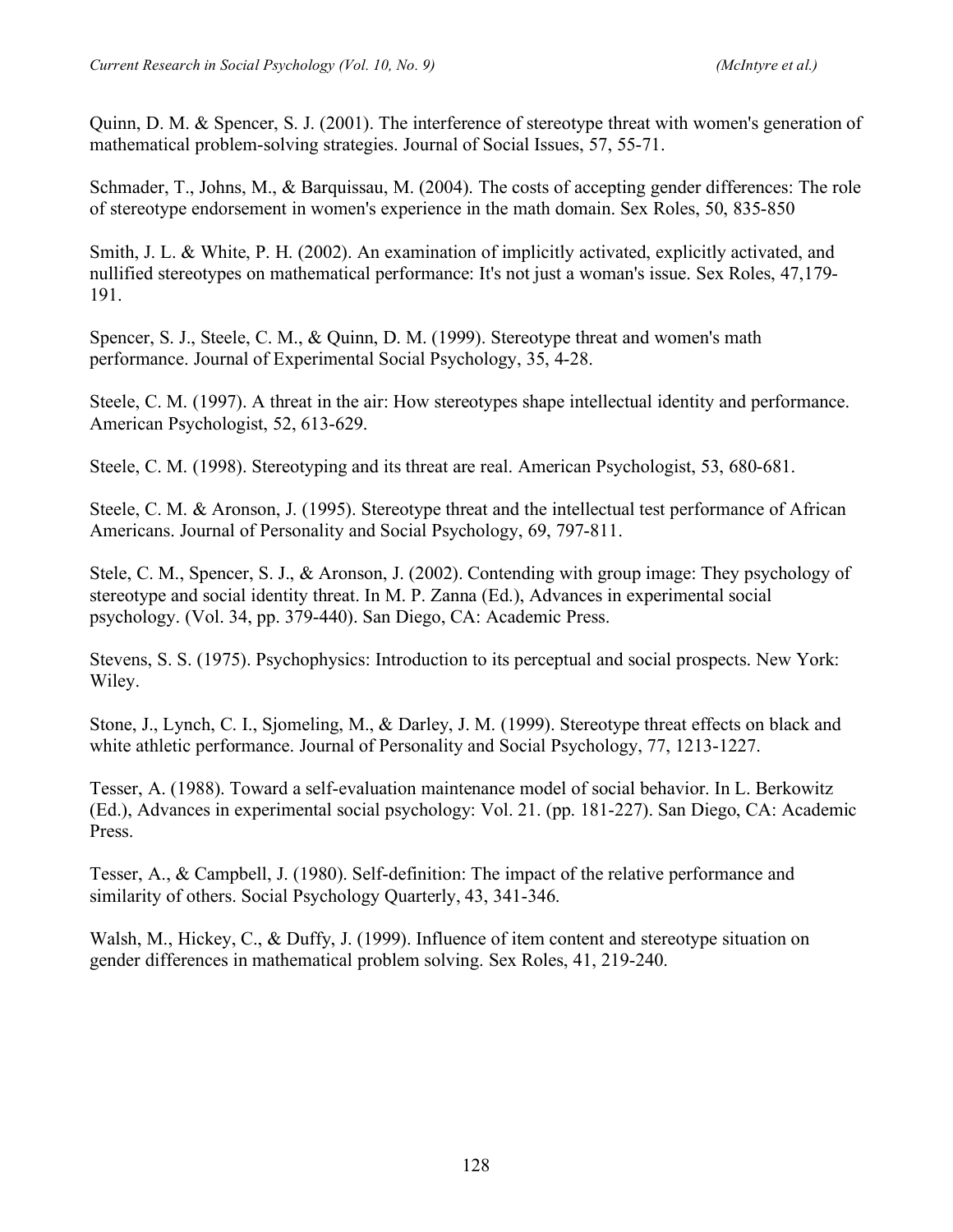| <b>Correlation Matrix of Relevant Variables</b> |                    |                 |                   |  |  |  |  |
|-------------------------------------------------|--------------------|-----------------|-------------------|--|--|--|--|
| Men $(n = 86)$                                  |                    |                 |                   |  |  |  |  |
|                                                 | # Biographies Read | Percent Correct | Women Can Do Well |  |  |  |  |
| Percent Correct                                 | .005               |                 |                   |  |  |  |  |
| Women Can Do Well                               | .251               | .029            |                   |  |  |  |  |
| Self Can Do Well                                | $-.001$            | $-.01$          | .455              |  |  |  |  |
| Women $(n = 209)$                               |                    |                 |                   |  |  |  |  |
|                                                 | # Biographies Read | Percent Correct | Women Can Do Well |  |  |  |  |
| Percent Correct                                 | .329               |                 |                   |  |  |  |  |
| Women Can Do Well                               | .266               | .140            |                   |  |  |  |  |
| Self Can Do Well                                | .167               | .198            | .763              |  |  |  |  |

### **APPENDIX A**

### **APPENDIX B**

### **Essays**

### **Successful Woman Essay 1**

Janet Haley is a highly successful architect who lives and works in London, England. Born in Houston, Texas, she received an undergraduate degree in art history from the University of Houston and a Master's degree in architecture from the Minnesota School of Design. She was the only woman among nine males in her entering class at MSD and feels that she "had to prove myself" to the faculty, most of whom were male. In her graduate courses in architecture, however, Janet was more frequently the top student in her class. On graduating with her master's degree, she worked briefly for the well-known Houghton and associates architectural firm, which has its corporate headquarters in New York City and London, England. Although the firm made Janet responsible for designing a few small structures in the west counties of England, she began to notice that the most prestigious contracts were invariable awarded to her male counterparts in the "old boy network."

Taking a chance, Janet resigned from the firm to start her own architectural consulting business. For the first two years, she was unable to secure a contract. Almost out of money, she briefly considered quitting and retraining for a new career. In 1996, however, the Tate Museum asked Janet Haley to design their modern sculpture facility in Bradford-on-Avon, which recently opened to enormous critical acclaim. Since the opening of that art facility, Janet has been showered with offers, many of them from clients who used to take all their business to Houghton. According to a recent review in the London Times, "Janet Haley's architectural designs constitute a significant creative step forward from the old-school Houghton approach, which is so mired in past ideas that it has lost its utility and appeal."

Who does the selection describe? What is the person's occupation? How successful has the person been? What obstacles did the person have to overcome?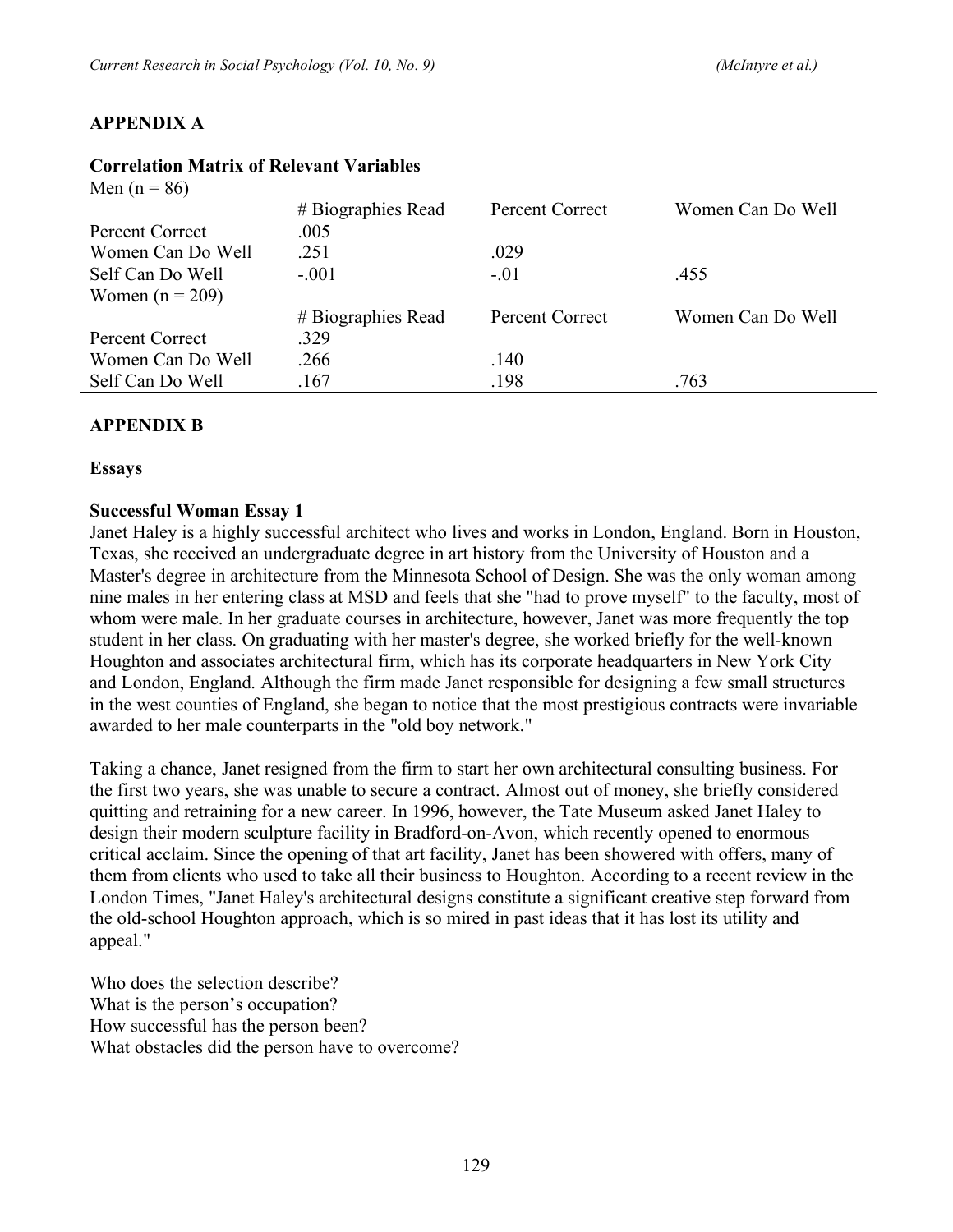### **Successful Woman Essay 2**

Silvia O'Connell is the first female attorney contracted by more than six of the top ten Fortune 500 companies. She was born in El Paso, Texas, on March 26, 1930, and educated at Stanford University. While at Stanford, Silvia was at the top of her law school class. She was the first of only two women to attend the law school at Stanford from 1962-65. It wasn't until her third application to the Stanford law program that the director of the law school approved the acceptance of female students. Of her classmates, two males were also considered outstanding students, but are now no longer practicing law because of the severe pressure related to being an attorney. O'Connell first entered public office as an assistant attorney general in Arizona (1965-69). In 1969 she was appointed to the Arizona Court of Appeals. She was the first woman to be appointed to any judiciary position in the state of Arizona.

Although she benefited from her keen legal skill, Silvia still felt that sexist politics played a role in how long it took her to gain position. Also she felt these same sexist politics stalled her further advancement in civil law. Feeling disenchanted with being a token she resigned from her position with the state of Arizona and went into private industry. Soon after her resignation, she served as a legal analyst for Ford Motor Company(1969-95). Her tenure at Ford was a difficult battle. Working for a company run under the strict dogma of male chauvinism in the auto industry Silvia needed to prove herself as more than just an able female attorney, but as a powerful legal analyst. Her earlier experiences as a state official proved useful to her. Thus, her previous experiences with sexism in the legal field provided her with the means and motivation to overcome sex driven obstacles.

Who does the selection describe? What is the person's occupation? How successful has the person been? What obstacles did the person have to overcome?

#### **Successful Woman Essay 3**

Siamese Twins, is the name popularly applied to twins congenitally united in a manner not incompatible with life or activity. The name is derived from the famous twins Eng and Chang, born of Chinese parents in Siam (now Thailand). Eng and Chang were joined together at the sternum by a thick, muscular ligament and remained united throughout life.

Joined twins are always identical. Surgical separation is sometimes possible. An operation was successfully performed in 1953 on twins who were joined near the base of the spine and shared the lower intestinal tract, and in 1979 on twins joined at the skull. However the surgery involved in separating two cranial Siamese twins is an intricate operation requiring only the most exceptional surgeons in this field.

Of these surgeons, Kari Hunter is world renown for her skill in performing such a difficult surgery. Dr. Kari Hunter is the only surgeon who has successfully separated twins sharing brain matter.

After obtaining her M.D. from Johns Hopkins in 1974, Kari immediately sought a post-doc at the Geneva Institute for Micro-Neuro-surgery. While in Geneva, she was the only female student and yet was still able to rise above each of her male classmates. She also greatly impressed her advisor Dr. Hans Schloegel, the leading micro-surgeon of his day, who is also considered to be somewhat chauvinistic.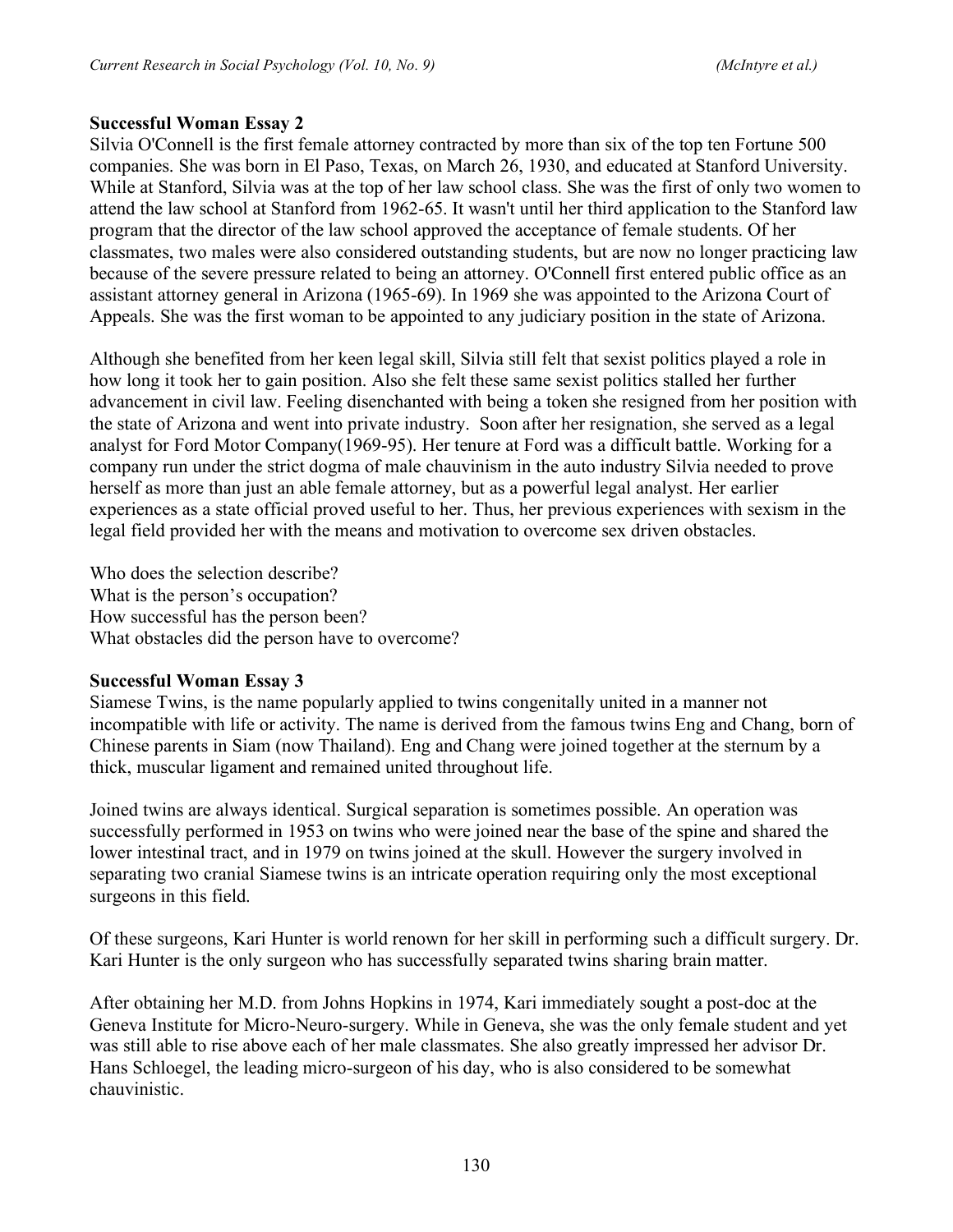After her schooling Kari found it difficult to find placement in clinics or institutes specializing in micro or neuro-surgery. The field seemed to be dominated by old guard male surgeons who believed that women did not have what it takes to perform such operations correctly. It wasn't until the University of Michigan opened its micro-surgery unit in 1983 that Kari was able to begin performing such specialized surgery. Recently, the unit at U of M hospital has appointed her head of neuro-surgery, and under Kari the clinic has become the leading clinic for neuro-surgery. Today the clinic she heads performs 90% of the world's micro-surgery involving the separation of Siamese twins.

Who does the selection describe? What is the person's occupation? How successful has the person been? What obstacles did the person have to overcome?

### **Successful Woman Essay 4**

Born in rural Louisiana, LaSonne Dore was accustom to hardships. Being the only daughter of five children, LaSonne was often left to care for her family when her mother was away at work. Starting school at a late age, she often felt intimidated by the ability of the other children. Upon completing school at 19, LaSonne soon married and was happy to leave her rural surroundings.

Relocating to Tampa, FL., LaSonne and her new husband were eager to start a family. Five years and three children later, LaSonne and her family were happy and doing well in their new home. Her husband was an established and rather specialized contractor installing environmentally friendly power and cooling systems. LaSonne's husband admits if not for her encouragement and support he would never have entered into such a small and specialized field. Not only did LaSonne provide him with the support to enter the field but she was also a creative consultant for solving design problems with some of the solar systems. Although not having any formal education or training in the area, LaSonne had what some called a "natural talent" for understanding and retrofitting systems.

However, tragedy soon struck LaSonne's family. Returning from a family vacation, their sport utility vehicle was broad-sided by a drunk driver. Her family was killed in an instant. LaSonne spent several months in physical therapy and two long and dark years recovering from depression. With her family gone and little training to do much of anything other than service occupations, LaSonne used up the majority of her insurance money.

Fortunately, LaSonne had a successful recovery from her depression and felt a renewed motivation for going on. Her experiences with helping her late husband with designing the environmentally based power and thermal systems inspired her to carry on the family business. At first her efforts seemed thwarted. However, a close friend of her husband's, who also was a contractor, offered her some contracts for environmental systems for some of the local businesses. This opportunity spurred LaSonne's business and reputation. She is now regarded as one of the best small contractors installing and designing thermal regulation units from homes and businesses in the South. Moreover, her designs using the natural cooling properties of the soil have earned her various awards from both the building industry and conservation societies. The system she invented is now regarded as perhaps the most effective, reliable, and cost-efficient method of cooling a structure in warm climates.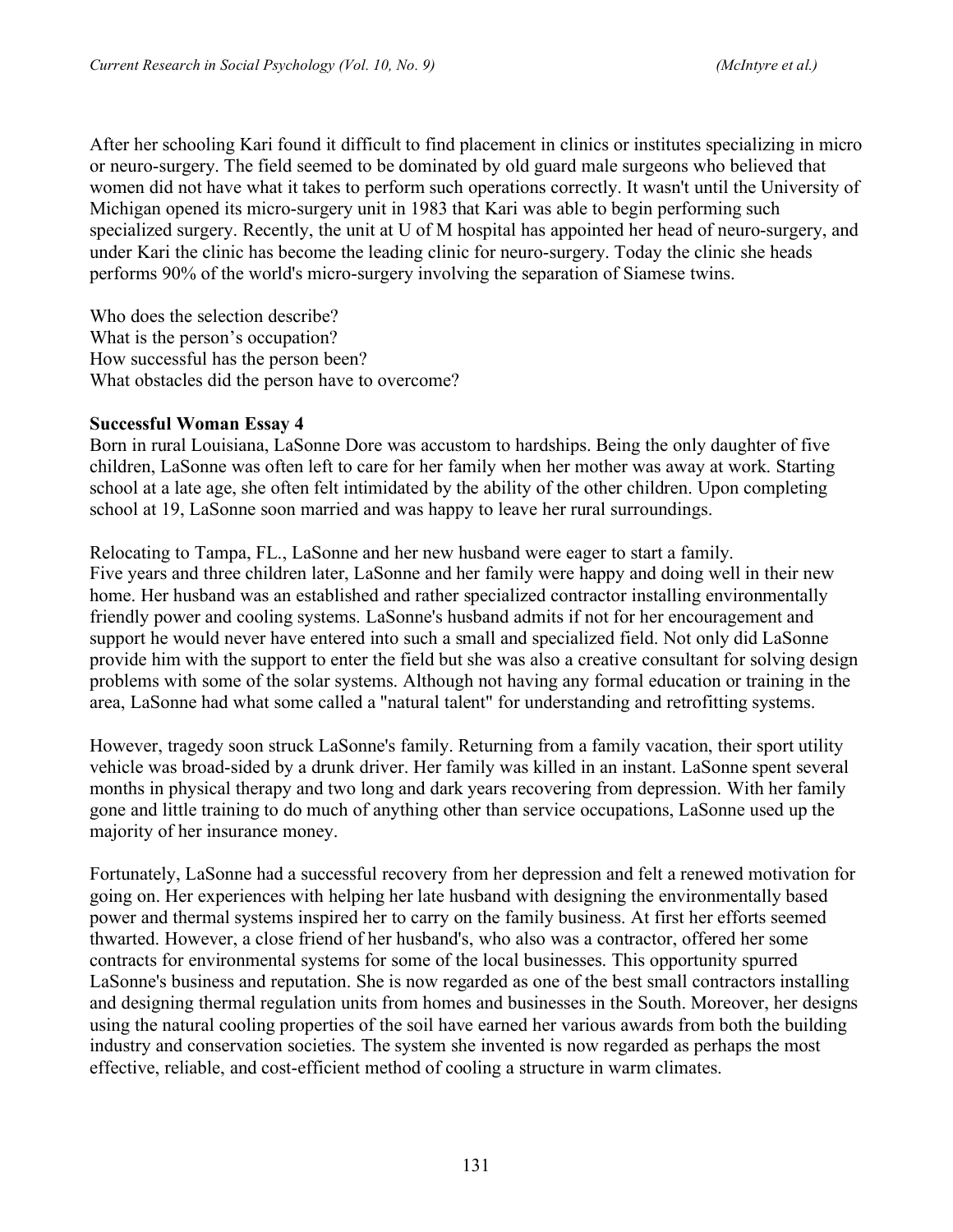Who does the selection describe? What is the person's occupation? How successful has the person been? What obstacles did the person have to overcome?

### **Corporation Essay 1**

ART-itectural Associates is a highly successful architectural firm based in London, England. In fact the success of the firm is so great that high pressures have been placed upon other firms to live up to the philosophy of "quality before everything else" that ART-itectural has. ART-itectural only hires people who are the best at what they do, and approach their designs and endeavors with the attitude that "Quality is Pride-and Pride is Everything". This attitude is sought after because it is the same attitude that ART-itectural had when the firm was first established. In fact, the founder of ARTitectural was originally employed by the renowned

Houghton and associates architectural firm, which has its corporate headquarters in New York City and London, England. Although the Houghton made the ART-itectural's founder responsible for designing the newest structures in England, their attitude for quality was second to making money which was a disappointment.

Taking a chance, ART-itectural Associates-architectural consulting business was formed. For the first two years, ART-itectural Associates was unable to secure a contract. Almost out of money, in 1996, however, the Tate Museum asked ART-itectural to design their modern sculpture facility in Bradfordon-Avon, which recently opened to enormous critical acclaim. Since the opening of that art facility, the firm has been showered with offers, many of them from clients who used to take all their business to Houghton. According to a recent review in the London Times, "ART-itectural designs constitute a significant creative step forward from the old-school Houghton approach, which is so mired in past ideas that it has lost its utility and appeal."

What profession does the selection describe? What philosophy is highlighted? How successful has the philosophy been? What obstacles stand in the way of this philosophy?

#### **Corporation Essay 2**

Ford Motor Company has at its aid a team of strong and power legal analysts. Many of whom have been the first attorneys to be contracted by many of the top Fortune 500 companies. These attorneys advise Ford in affairs with the United-Auto-Workers (UAW), liabilities of their products, environmental issues, copyright regulations, and advertising content.

Ford made the switch from their old philosophy of only consulting legal advice after problems, to a renewed philosophy of preventative maintenance. This new philosophy has lead Ford to remain as a leader in the auto-industry despite lagging international sales. Many executives at Ford regard the swift and prudent advice of these new analysts at having a hand in this great success. In the company's recent problems with certain rollover accidents of their SUV's, the analysts were quick to advise Ford to force Firestone to replace all existing tires on these SUV's.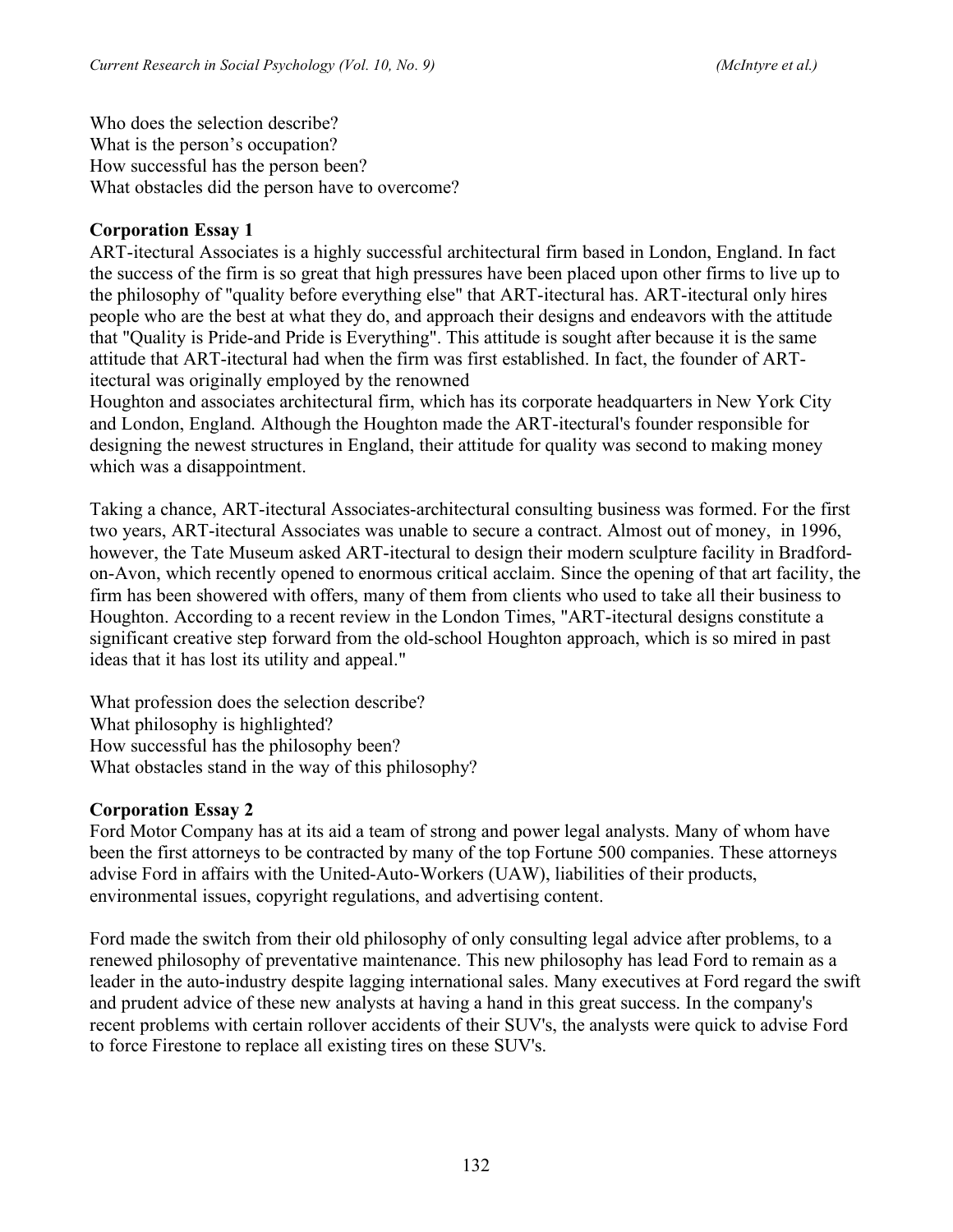Many analysts admit that the tenure at Ford is a difficult battle. Working for a company run under the strict dogma of the auto industry and needing the people skills to also work the auto unions is thought by many to be a juggling act. Unlike many large corporations, Ford cannot simply rely on only the legality of opening new plants or in the hiring and firing of their employees, but must also fulfill the demands of the UAW. Much mediation is required between Ford executives and UAW officials in just about everything from contract negotiations to mandating coffee breaks. These pressures present many of these analysts with somewhat of a restriction on their time at Ford. Although there is a high turnover of these analysts, Ford has been successful at maintaining the large team of consultants.

What profession does the selection describe? What philosophy is highlighted? How successful has the philosophy been? What obstacles stand in the way of this philosophy?

### **Corporation Essay 3**

Siamese Twins is the name popularly applied to twins congenitally united in a manner not incompatible with life or activity. The name is derived from the famous twins Eng and Chang, born of Chinese parents in Siam (now Thailand). Eng and Chang were joined together at the sternum by a thick, muscular ligament and remained united throughout life.

Joined twins are always identical. Surgical separation is sometimes possible. An operation was successfully performed in 1953 on twins who were joined near the base of the spine and shared the lower intestinal tract, and in 1979 on twins joined at the skull. However the surgery involved in separating two cranial Siamese twins is an intricate operation requiring only the most exceptional surgeons in this field.

Only the world's most renowned surgeons perform these difficult surgeries. Often, the point where the twins are joined can further complicate the delicate process. When they share an organ the surgery becomes extremely high risk and usually results in one of the twins dying. In fact, only one set of twins have been successfully separated when they shared brain matter.

The field is dominated by only the most famous surgeons who are progressively aging but do not wish to give up their positions. It wasn't until the University of Michigan opened its micro-surgery unit in 1983 that younger and upcoming surgeons were able to begin performing such specialized surgery. Recently, the unit at U of M hospital has become the leading clinic for neuro-surgery. Today the clinic performs 90% of the world's micro-surgery involving the separation of Siamese twins.

What profession does the selection describe? What philosophy is highlighted? How successful has the philosophy been? What obstacles stand in the way of this philosophy?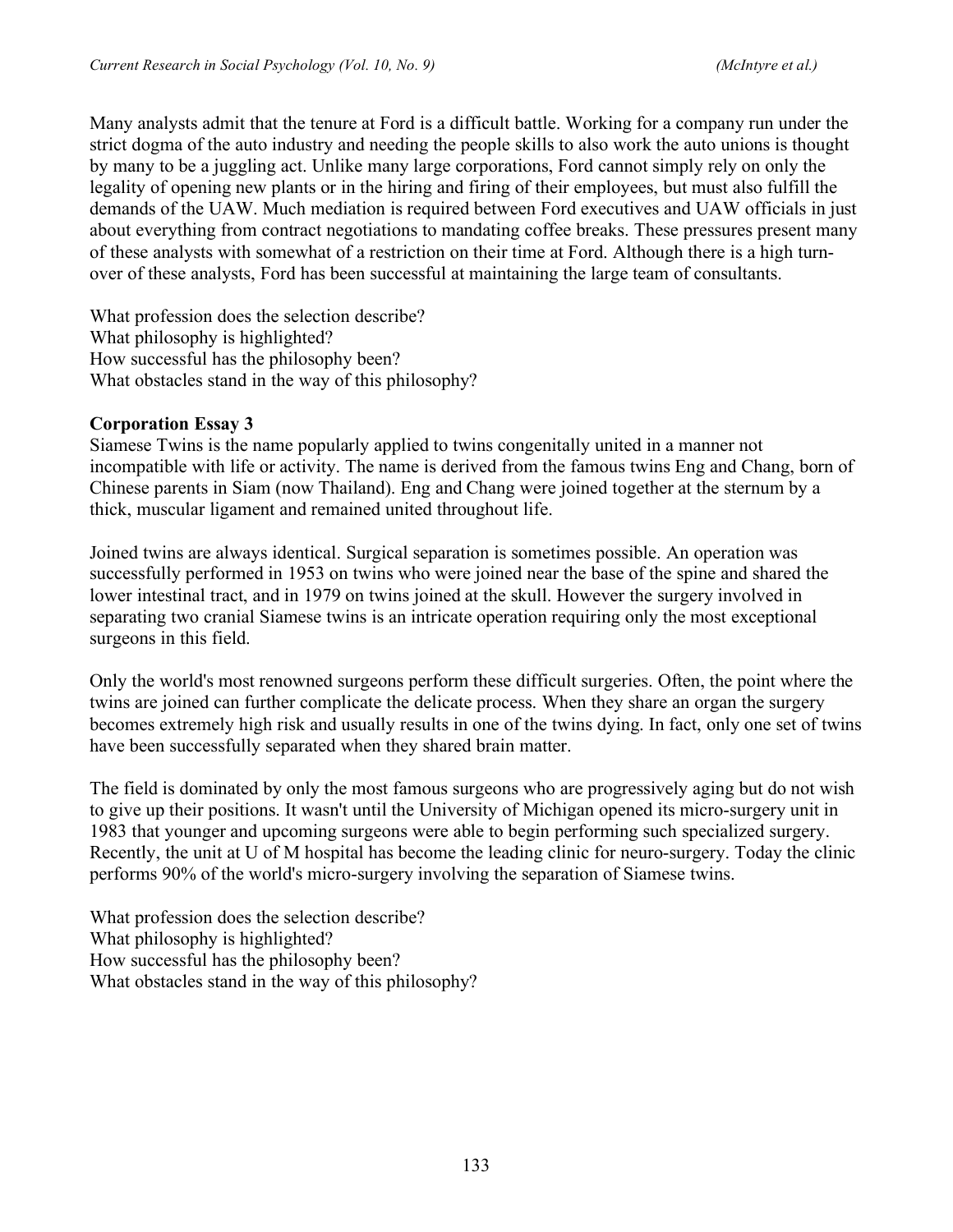#### **Corporation Essay 4**

Recent advances in building and designing environmentally friendly systems for providing power and thermal regulation for homes and buildings have provided contractors with an array methods for designing "Green Structures." These structures usually consist of 60-0 % recycled materials and usually incorporate solar or wind powered systems used to produce electricity. One cooling system, in particular, has contractors of "green structures" talking. The use of the natural cooling properties of the soil have recently been harnessed in order to provide perhaps the most effective, reliable, and costefficient method of cooling a structure.

This system requires the contractor to dig a trench ten feet below the structure and have a pipe running thirty feet away from the center of the structure. At the end of the pipe a dry well or stone vault is placed. This well or vault, consists of an eight cubic foot hole filled with stones. The stones in the well work to absorb the cool temperatures of the deep soil. At the top of the well is a pump which pushes air into the pipe and eventually into the structure. Although the pump is often electric, many contractors have also used windmills to power the pump, thus creating a truly natural (and free) basis of air conditioning.

Another advance in thermal regulation which has increased the use of environmental methods in building is the use of heat and direction of the sunlight to heat a structure. By having a glass walled empty room on the south half (in the northern hemisphere) of the upper portion of a structure lined with black granite can often produce enough heat to completely shut off conventional means of heating during the day. Although not perfect, these heat systems have been shown to reduce power consumption by up to 60 % in homes in the Midwest.

What profession does the selection describe? What philosophy is highlighted? How successful has the philosophy been? What obstacles stand in the way of this philosophy?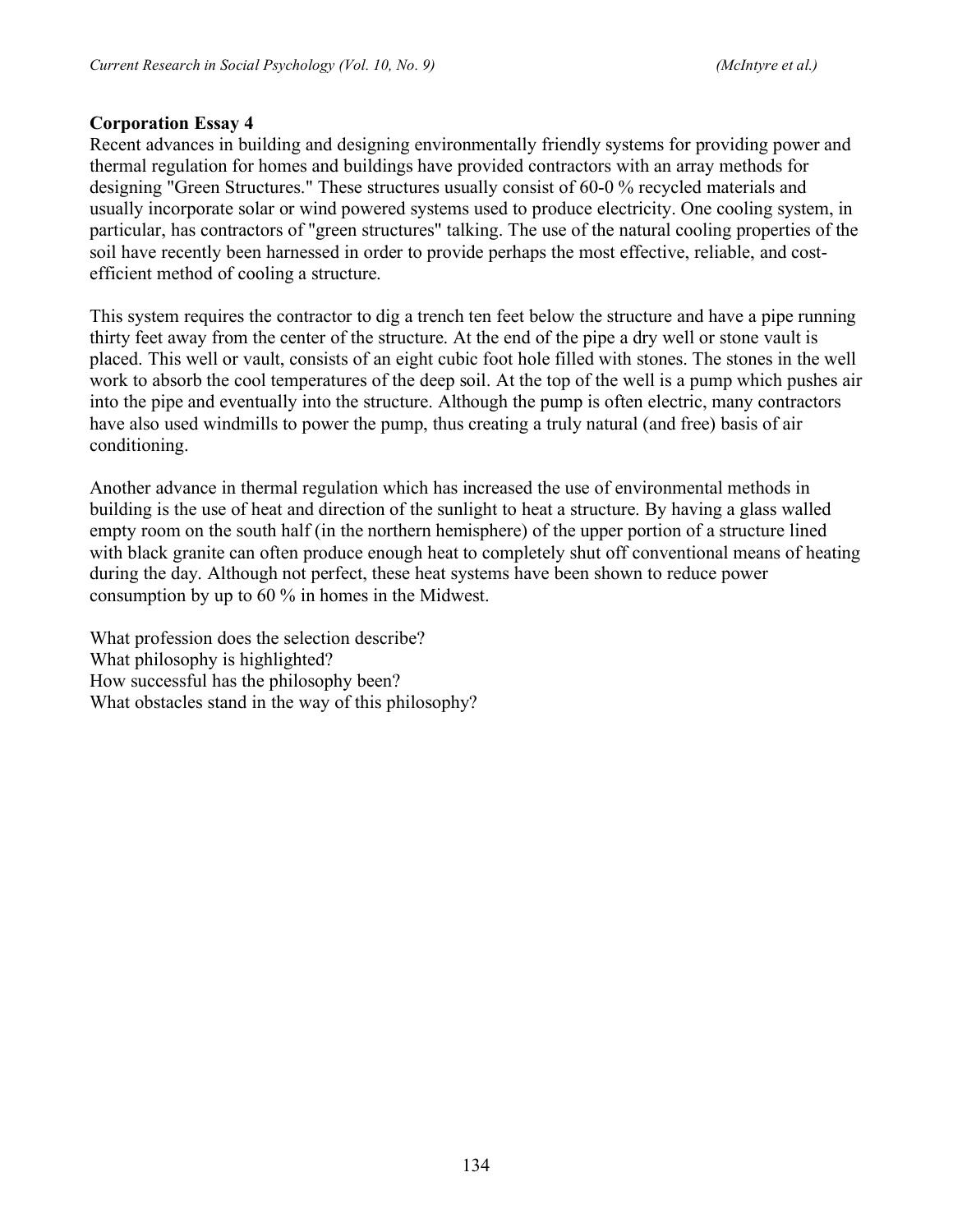### **APPENDIX C**

### **Math Ability Questions**

Please indicate the choice that best fits your feelings to the following questions.  $(0 = not at all; 9 = very much)$ 

To what extent did reading the essays lead you to conclude that women in general might be able to score well on math tests?

To what extent did reading the essays lead you to conclude that you might be able to score well on math tests?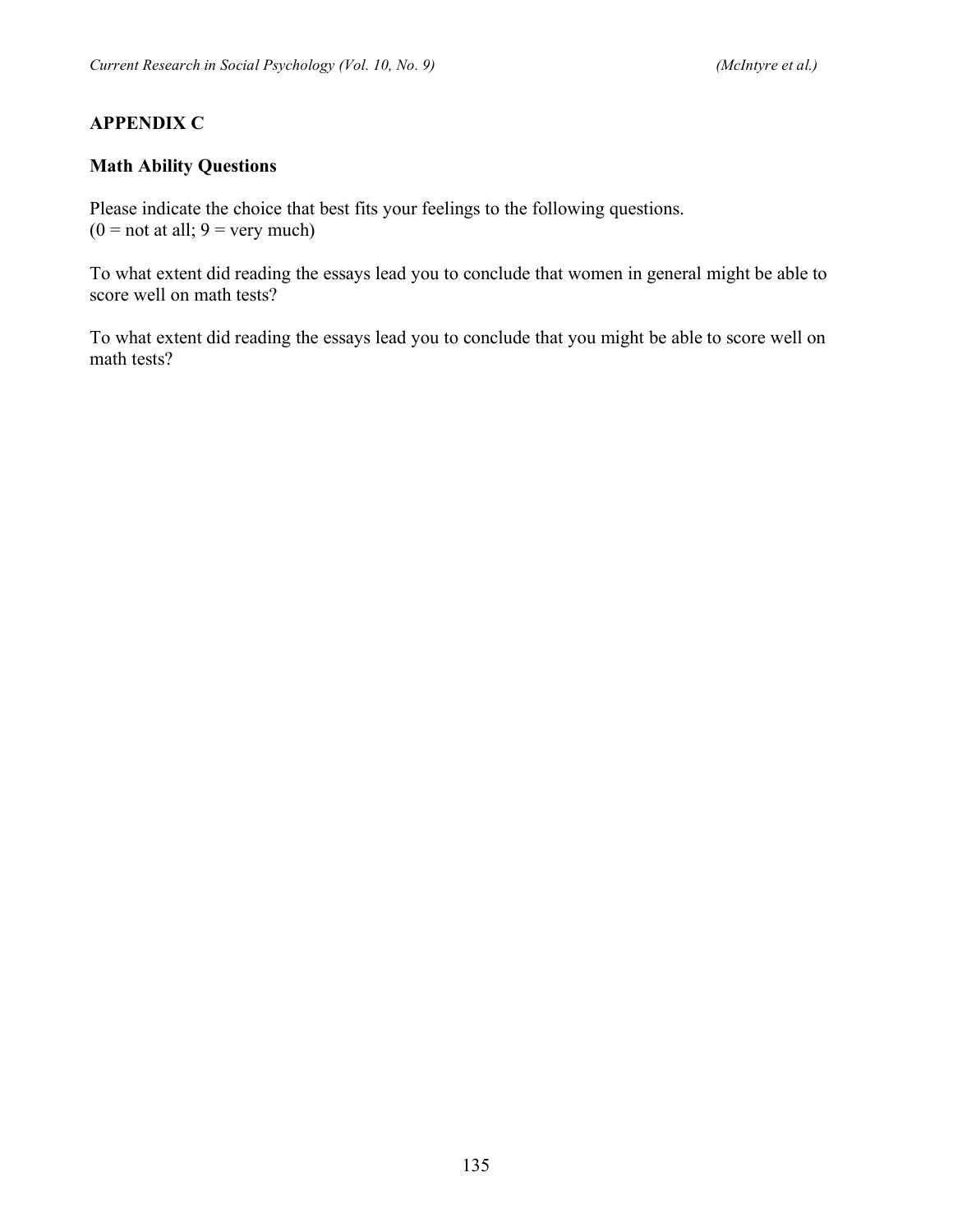### **APPENDIX D Quantitative Section**

1. if 3n <500, which of the following is the greatest possible value of n?

|             |    | . . | - 2 |                          |                |
|-------------|----|-----|-----|--------------------------|----------------|
| a. 2<br>b.4 |    |     |     |                          |                |
| c.5         |    |     |     |                          |                |
| d. 6        |    |     |     |                          |                |
| e. 7        |    |     |     |                          |                |
|             | 2. |     |     | $mn+m$<br>m              | n              |
|             |    |     | a.  | mn<br>$m - n$            |                |
|             |    |     | b.  | $\boldsymbol{m}$<br>m(m) | $\overline{n}$ |
|             |    |     | c.  | m – n<br>$\mathfrak{m}$  |                |
|             |    |     | d.  | 1                        |                |
|             |    |     | e.  | -1                       |                |
|             |    |     |     |                          |                |

3. In deciding the asking price for a piece of property, a real estate broker determines that the market value of the lot is 1/7 the market value of the building on it. If the total value of the property is set at \$140,000, then what is the total value of the lot?

- a. \$10,000
- b. \$17,500
- c. \$20,000
- d. \$120,000
- e. \$122,500

4. Company A manufactures paper plates at a rate of 1,000K per hour, while company B manufactures plates at a rate of 1,000L per hour. If both companies work simultaneously, how many hours will it take them to manufacture 100,000 plates?

- a.  $100/(K+L)$
- b.  $1/(K+L)$
- c. K+L/100
- d. 100 (K+L)
- e. 1000 (K+L)

5. John has 4 ties, 12 shirts, and 3 belts. If each day he wears exactly one tie, one shirt and one belt, what is the maximum number of days he can go without repeating a particular combination?

- a. 12
- b. 21
- c. 84
- d. 108
- e. 144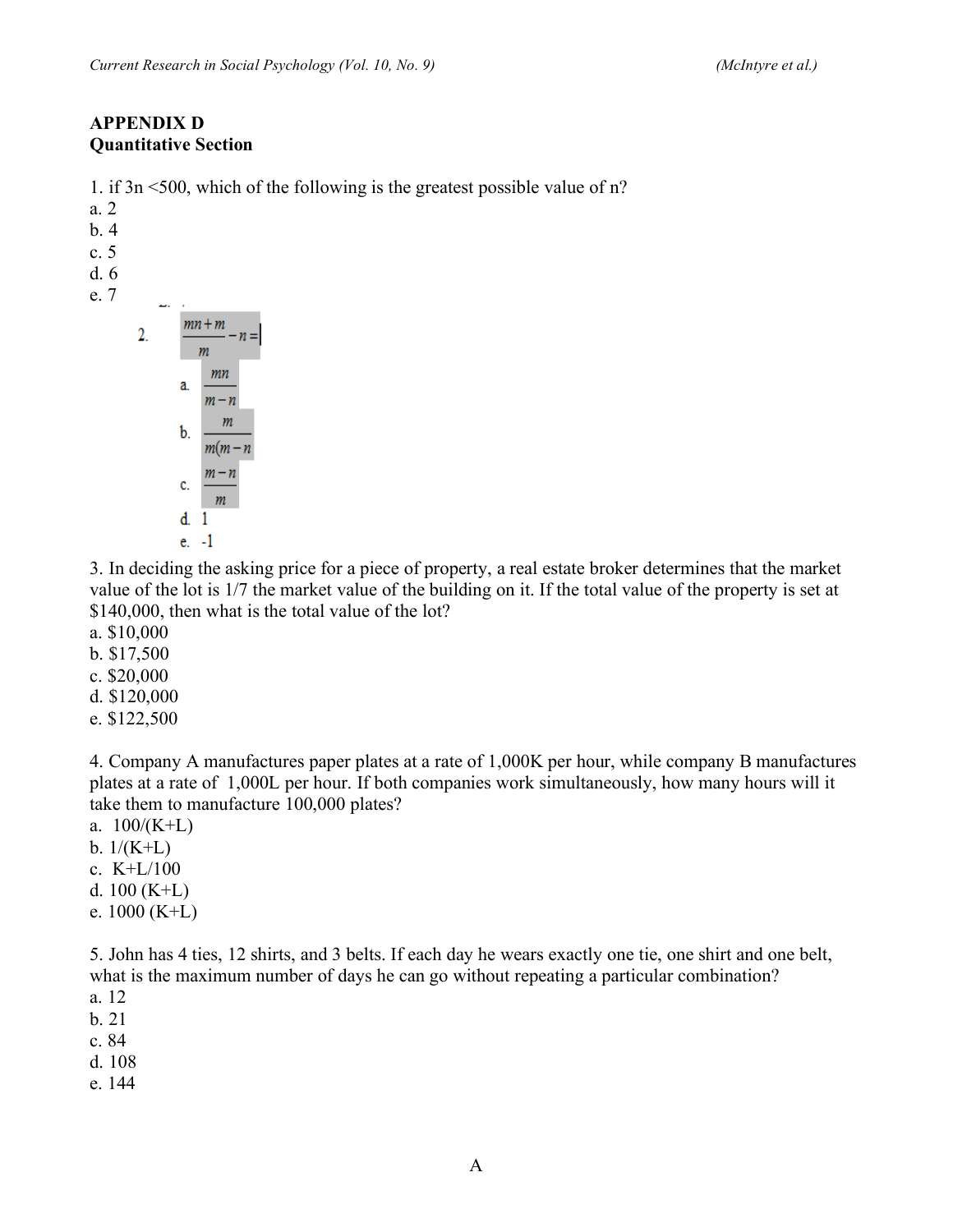6. If  $y=2x-1$ , what is the value of x in terms of y? a.  $(y/2)$  b.  $(y/2) - (1/2)$ c.  $((y/2) + (1/2))$ d.  $(y/2) + 1$ e.  $y + 1/2$ 7. Υ 1  $\rm X$  $\rightarrow$  $\mathbf{1}$  $\mathbf{1}$  $\overline{c}$ In the figure above what is the area of the shaded region? a. 1 b. 2 c. 2√2 d. 3 e. 4 8. If  $a = 2$ ,  $b = 4$ , and  $c = 5$ , then  $[(a+b)/c] - [c/(a-b)] =$ a. 1 b. 37/10 c. 0 d. -11/30 e. -1 9. Which of the following is the greatest? a. .00003/.0007 b. .008/.005 c. .007/.0008 d. .006/.0005 e. .01/.008 10. If  $(p-q)/p = 2/7$ , then  $q/p =$ a. 2/5 b. 5/7 c. 1 d. 7/5 e. 7/2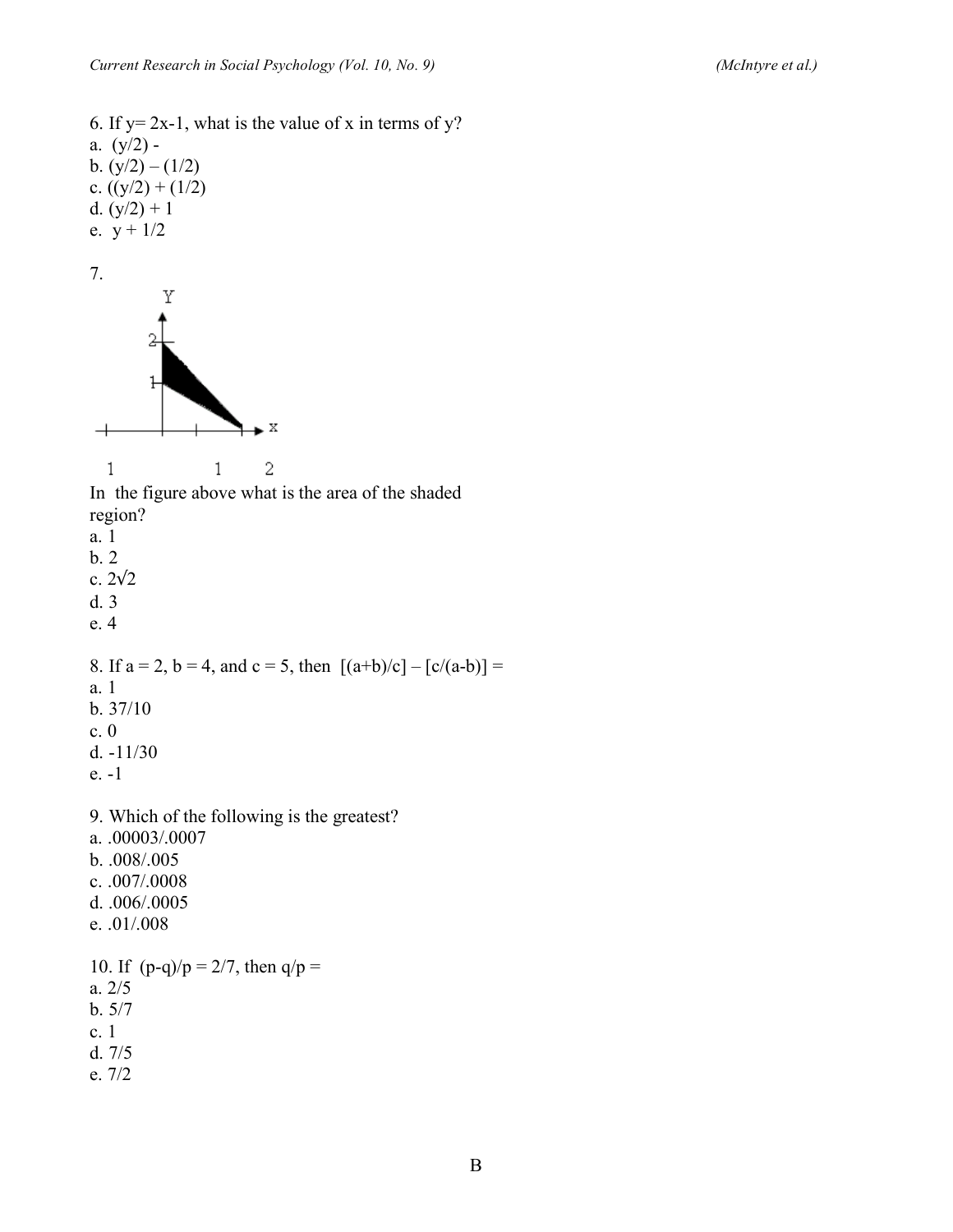11. If integer x were divided by 7, the quotient would be 12 with a remainder or 1. Therefore,  $x =$ a. 91

- b. 90
- c. 88
- d. 85
- e. 83

12. If y is not 0 and  $2x + y = 12$ , then which of the following is NOT a possible value of x?

- a. 12
- b. 10
- c. 8
- d. 6
- e. 4

13. Two tanks, X and Y, are filled to capacity with jet fuel. Tank X holds 600 gallons more than tank Y. If 100 gallons of fuel were to be pumped from each tank, tank X would then contain 3 times as much fuel as tank Y. What is the total number of gallons of fuel in the two full tanks?

- a. 1,400
- b. 1,200
- c. 1,000
- d. 900
- e. 800

14. If  $4x + 3y = 8$  and  $x/2 = 1/4$ , what is the value of y?

- a. 4/3
- b. 2
- c. 7/3
- d. 3
- e. 10/3

15. Two people were hired to mow a lawn for a total of \$45. They completed the job with one person working for 1 hour and 20 minutes and the other working 40 minutes. If they split the \$45 in proportion to the amount of time each spent working on the job, how much did the person who worked longer receive?

- a. \$33.75
- b. \$30.00
- c. \$27.50
- d. \$25.00
- e. \$22.50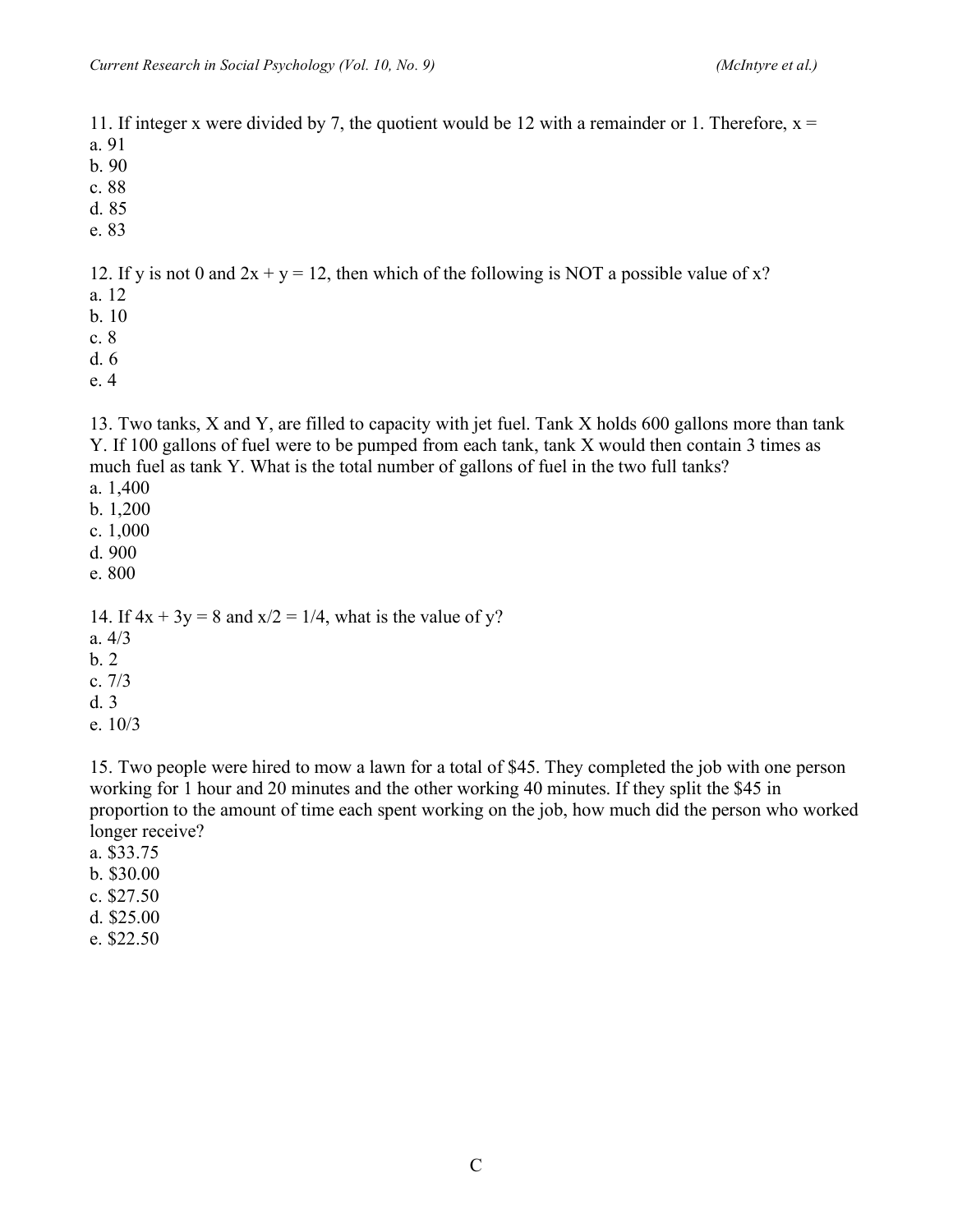

16. A rectangular window with dimensions 2 meters by 3 meters is to be enlarged by cutting out a semicircular region in the wall as shown above. What is the area, in square meters, of this semicircular region?

a.  $\pi/4$ b.  $\pi/2$ 

c. π

d. 2π

e. 4π

17. [102 (108 +108) ] / 104 a. 2(104) b. 2(106) c. 108 d. 2(108) e. 1010

18. If  $n = 15 \times 28 \times 26$ , which of the following is NOT an integer?

a. n/15

b. n/21

c. n/32

d. n/35

e. n/39



In square PQRS above, T is the midpoint of side RS. If  $PT = 8\sqrt{5}$ , what is the length of a side of the square?

A. 16

B.  $6\sqrt{5}$ 

C.  $4\sqrt{5}$ 

 $D.8$ 

 $19^{E.}$  2 $\sqrt{6}$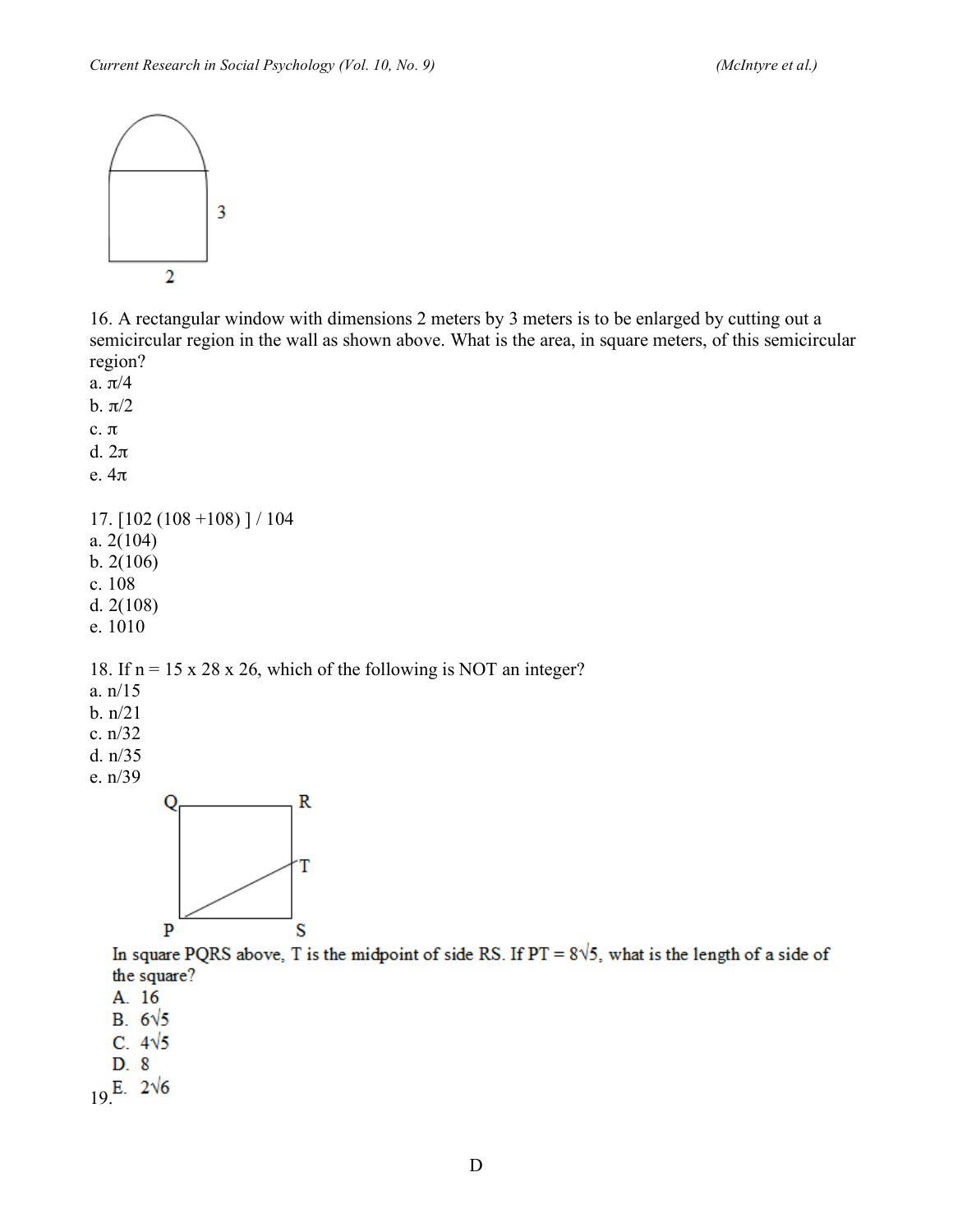20. If q is not 0 and  $k = \frac{qr}{2} - s$ , then what is r in terms of k, q, and s? a.  $(2k + s)/q$ b. (2sk)/q c.  $[2(k-s)]/q$ d.  $[(2k) + (sq)]/q$ e.  $[2(k + s)]/q$ 21.  $|3| + |-4| + |3-4|$ a. 14 b. 8 c. 7 d. 2 e. 0 22.



What is the area of the shaded region in the figure above?

- a. 0.5
- b. 0.7
- c. 0.9
- d. 7
- e. 4.5

23. A computer can perform 30 identical tasks in 6 hours. At that rate, what is the minimum number of computers that should be assigned to complete 80 of the tasks within 3 hours?

- a. 6
- b. 7
- c. 8
- d. 12
- e. 16

24. Which of the following is 850 percent greater than 8 x 103?

- a. 8.5 x 103
- b. 6.4 x 104
- c. 6.8 x 104
- d. 7.6 x 104
- e. 1.6 x 105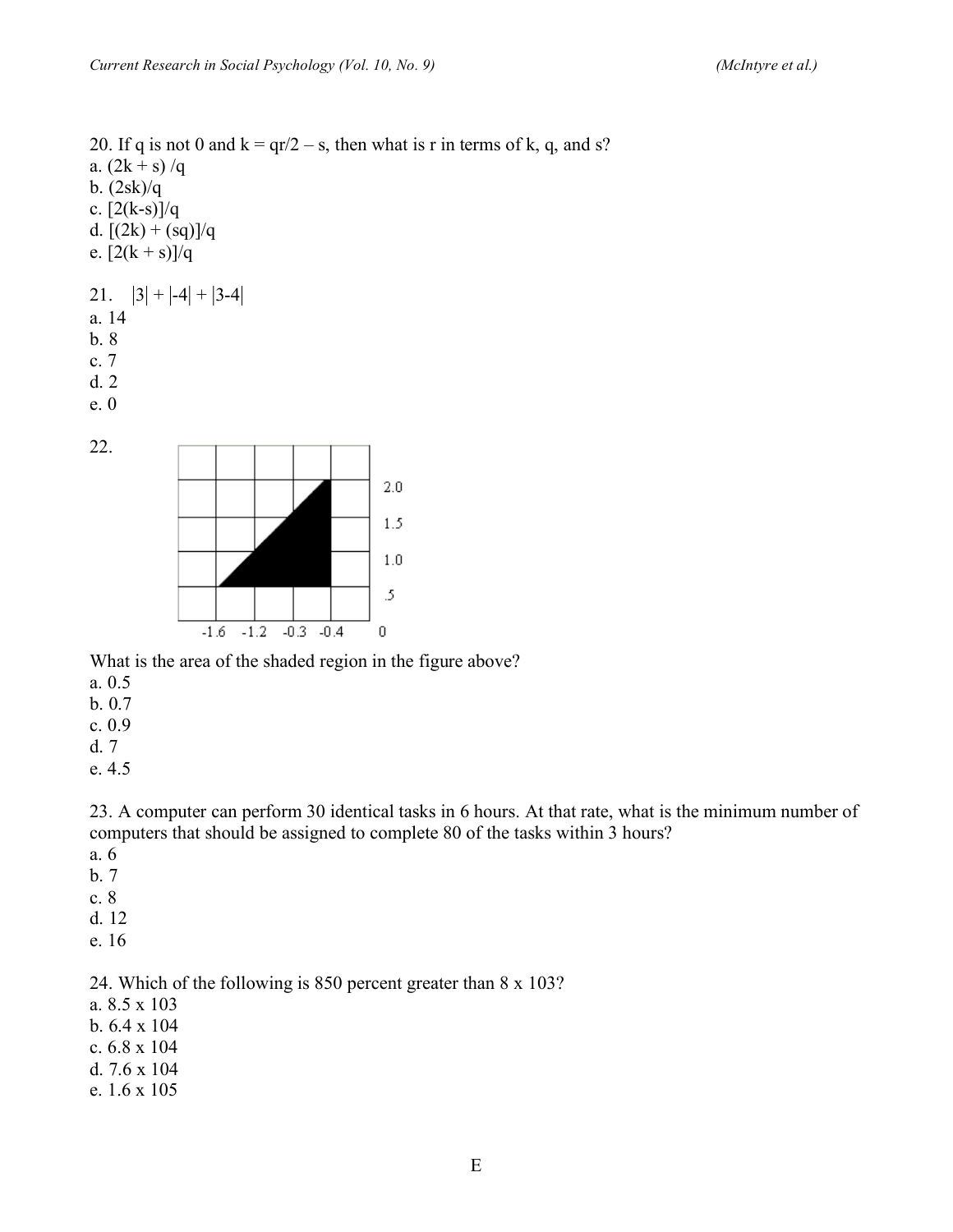25.<br> $rac{9^2-6^2}{3}$ a. 1 b. 15/9 c. 5 d. 8 e. 15 26. What is 0.423658 rounded to the nearest thousandth? a. 0.42 b. 0.423 c. 0.424 d. 0.4236 e. 0.4237 27. If  $3(x + 2) = x-4$ , then  $x =$ a. -5 b. -3 c. 1 d. 3 e. 5 26. If  $x^2 + 2xy + y^2 = 9$ , then  $(x + y)^4 =$ a. 3 b. 18 c. 27 d. 36 e. 81 y.  $(x, y)$  $(3, 2)$ 29. In the rectangular coordinate system above, if  $x = 4.8$ , then  $y =$ 

a. 3.0

- b. 3.2
- c. 3.4
- d. 3.6
- e. 3.8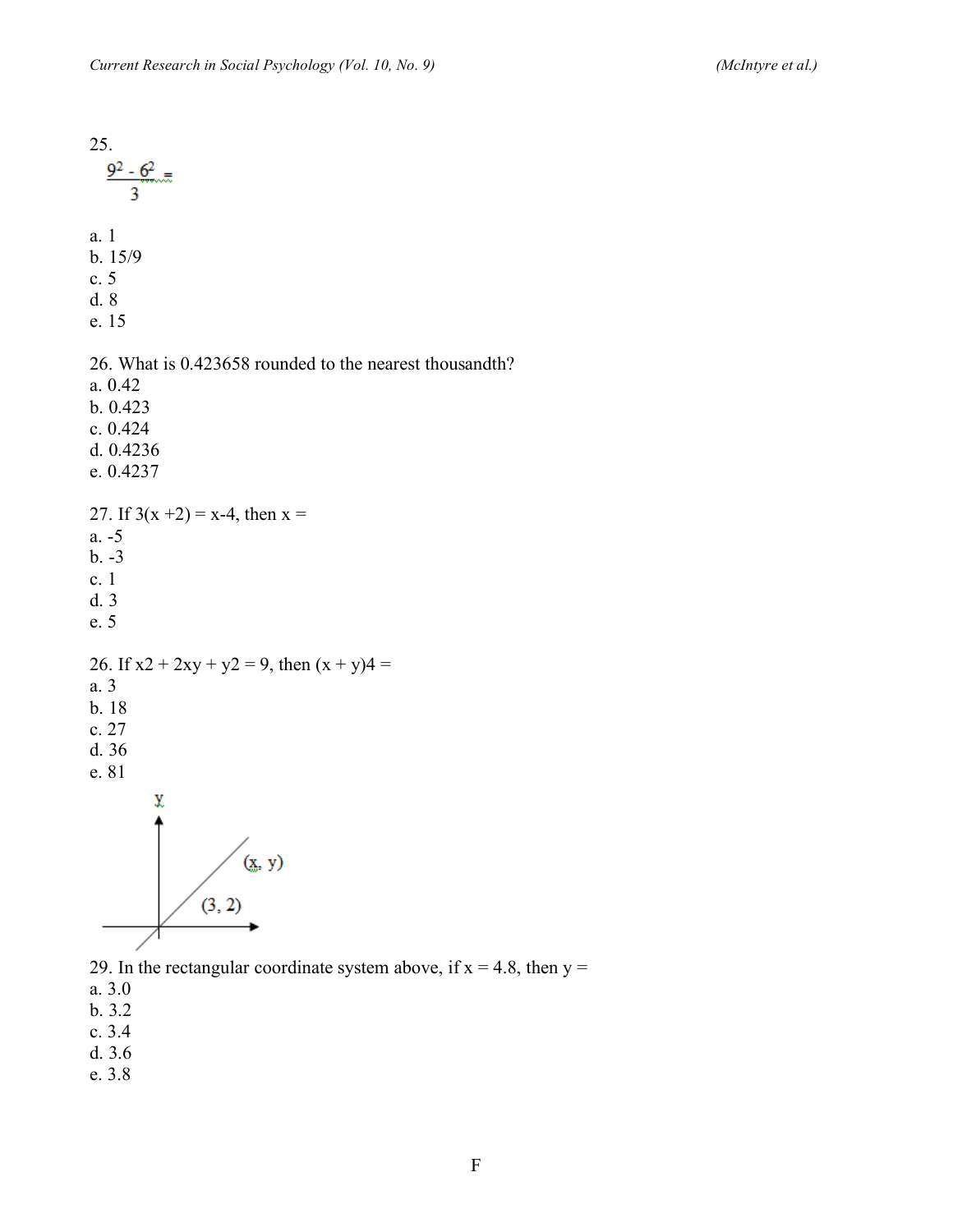30. If the sum of two numbers is 14 and their difference is 2, what is the product of the two numbers? a. 24

- b. 28
- c. 40
- d. 45
- e. 48

31. A secretary typed 6 letters, each of which had either 1 or 2 pages. If the secretary typed 10 pages in all, how many of the letters had 2 pages?

- a. 1
- b. 2
- c. 3
- d. 4
- e. 5



32. If the area of triangle PQR is 32, what is the length of PR?

- a. 2 b. 7
- c. 8
- d. 16
- e. 32

33. If  $3/x + 4/3x = 1/3$ , then  $x =$ 

a. 7

- b. 9
- c. 11
- d. 13
- e. 15

34. 6  $4/9 + 4/9 + 4/9 + 4/9 + 4/9 + 4/9$ a. 2/27 b. 4/9 c. 2/3 d. 8/3 e. 6